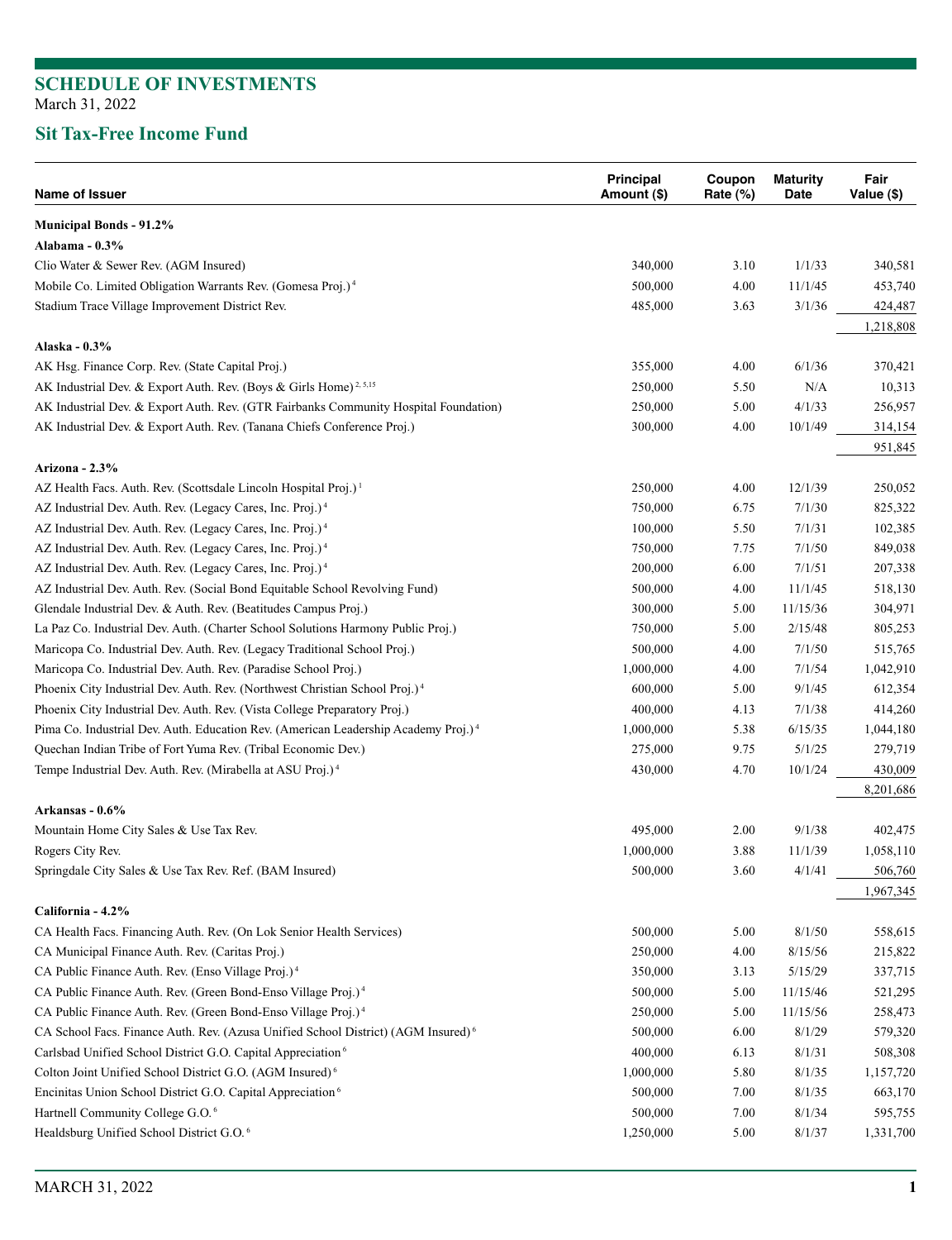| Name of Issuer                                                                                        | <b>Principal</b><br>Amount (\$) | Coupon<br>Rate $(\%)$ | <b>Maturity</b><br>Date | Fair<br>Value (\$) |
|-------------------------------------------------------------------------------------------------------|---------------------------------|-----------------------|-------------------------|--------------------|
| Imperial Community College District G.O. Capital Appreciation (AGM Insured) <sup>6</sup>              | 250,000                         | 6.75                  | 8/1/40                  | 287,055            |
| Los Alamitos Unified School District Capital Appreciation C.O.P. <sup>6</sup>                         | 1,100,000                       | 6.00                  | 8/1/34                  | 1,184,689          |
| Martinez Unified School District G.O. <sup>6</sup>                                                    | 250,000                         | 6.13                  | 8/1/35                  | 273,815            |
| Orange Co. Community Facs. District No. 2017-1 Special Assessment (Village of Esencia)                | 500,000                         | 4.00                  | 8/15/45                 | 507,935            |
| Redondo Beach School District G.O. <sup>6</sup>                                                       | 600,000                         | 6.38                  | 8/1/34                  | 708,240            |
| Reef-Sunset Unified School District (BAM Insured) <sup>6</sup>                                        | 750,000                         | 4.85                  | 8/1/38                  | 811,260            |
| Ripon Unified School District G.O. (BAM Insured) <sup>6</sup>                                         | 80,000                          | 4.50                  | 8/1/30                  | 82,828             |
| Sacramento Co. Water Financing Auth. Rev. (NATL-RE FGIC Insured) <sup>1</sup>                         | 500,000                         | 0.92                  | 6/1/39                  | 468,330            |
| San Jose Financing Auth. Rev. (Civic Center Garage Proj.) <sup>9</sup>                                | 400,000                         | 5.00                  | 6/1/39                  | 416,548            |
| South Tahoe Joint Powers Financing Auth. Tax Allocation Ref. (South Tahoe Redev. Proj.) (AGM Insured) | 500,000                         | 5.00                  | 10/1/30                 | 532,925            |
| Sulphur Springs Union School Dist. C.O.P. (AGM Insured) <sup>6</sup>                                  | 205,000                         | 6.50                  | 12/1/37                 | 236,822            |
| Sulphur Springs Union School Dist. C.O.P. (AGM Insured) <sup>6</sup>                                  | 245,000                         | 6.50                  | 12/1/37                 | 280,515            |
| Tracy Joint Unified School District G.O. Capital Appreciation <sup>6</sup>                            | 600,000                         | 7.00                  | 8/1/41                  | 613,188            |
| Upland Unified School District G.O. Capital Appreciation <sup>6</sup>                                 | 1,000,000                       | 7.00                  | 8/1/41                  | 1,157,950          |
| Val Verde Unified School District G.O. Capital Appreciation (AGM Insured) <sup>6</sup>                | 500,000                         | 6.00                  | 8/1/34                  | 622,305            |
|                                                                                                       |                                 |                       |                         | 14,912,298         |
| Colorado - 5.1%                                                                                       |                                 |                       |                         |                    |
| Baseline Metropolitan District No. 1 G.O.                                                             | 280,000                         | 5.00                  | 12/1/51                 | 276,990            |
| Brighton Crossing Metropolitan District No. 6 G.O.                                                    | 515,000                         | 5.00                  | 12/1/40                 | 531,732            |
| Buffalo Highlands Metropolitan District G.O.                                                          | 350,000                         | 5.25                  | 12/1/38                 | 359,618            |
| Chambers Highpoint Metropolitan District No. 2 G.O.                                                   | 515,000                         | 5.00                  | 12/1/41                 | 503,927            |
| CO Educational & Cultural Facs. Auth. Rev. (CO Springs Charter Academy Proj.)                         | 250,000                         | 5.60                  | 7/1/34                  | 250,575            |
| CO Educational & Cultural Facs. Auth. Rev. (STEM School Proj.)                                        | 350,000                         | 4.00                  | 10/1/61                 | 336,714            |
| CO Health Facs. Auth. Rev. (Aberdeen Ridge)                                                           | 400,000                         | 3.50                  | 5/15/30                 | 378,260            |
| CO Health Facs. Auth. Rev. (Aberdeen Ridge)                                                           | 415,000                         | 5.00                  | 5/15/44                 | 400,442            |
| CO Health Facs. Auth. Rev. (Aberdeen Ridge)                                                           | 850,000                         | 5.00                  | 5/15/58                 | 787,312            |
| CO Health Facs. Auth. Rev. (Covenant Living Community)                                                | 500,000                         | 4.00                  | 12/1/50                 | 529,540            |
| CO Health Facs. Auth. Rev. (Covenant Retirement Community)                                            | 650,000                         | 5.00                  | 12/1/48                 | 712,504            |
| Colliers Hill Metro District No. 2 G.O.                                                               | 600,000                         | 6.00                  | 12/15/47                | 572,730            |
| Copperleaf Metro District No. 4 G.O.                                                                  | 750,000                         | 5.00                  | 12/1/49                 | 764,160            |
| Crystal Crossing Metro District G.O.                                                                  | 500,000                         | 5.25                  | 12/1/40                 | 513,285            |
| Denver City & County Housing Auth. Rev. (Sustainability Bonds - Thrive Proj.)                         | 500,000                         | 2.05                  | 2/1/39                  | 428,265            |
| DIATC Metropolitan District G.O. <sup>4</sup>                                                         | 500,000                         | 5.00                  | 12/1/49                 | 509,455            |
| Green Valley Ranch East Metropolitan District No. 6 G.O.                                              | 1,000,000                       | 5.88                  | 12/1/50                 | 1,031,680          |
| Haskins Station Metropolitan District G.O.                                                            | 500,000                         | 5.00                  | 12/1/49                 | 505,850            |
| Hunters Overlook Metropolitan District No. 5 G.O.                                                     | 500,000                         | 5.00                  | 12/1/49                 | 518,660            |
| Johnstown Village Metropolitan District No. 2. G.O.                                                   | 500,000                         | 5.00                  | 12/1/50                 | 502,560            |
| Lambertson Farms Metro District No. 1 G.O.                                                            | 500,000                         | 5.00                  | 12/15/25                | 457,485            |
| Legato Community Auth. Rev.                                                                           | 500,000                         | 5.00                  | 12/1/51                 | 494,475            |
| Mirabelle Metropolitan District. No. 2 G.O.                                                           | 500,000                         | 5.00                  | 12/1/49                 | 501,755            |
| Peak Metropolitan District No. 1 G.O. <sup>4</sup>                                                    | 500,000                         | 5.00                  | 12/1/41                 | 511,700            |
| Peak Metropolitan District No. 1 G.O. <sup>4</sup>                                                    | 500,000                         | 5.00                  | 12/1/51                 | 502,005            |
| Raindance Metropolitan District No. 2 G.O.                                                            | 330,000                         | 5.00                  | 12/1/39                 | 337,247            |
|                                                                                                       |                                 |                       |                         |                    |
| Reunion Metropolitan District Rev.                                                                    | 600,000                         | 3.63                  | 12/1/44                 | 490,026            |
| St. Vrain Lakes Metropolitan District No. 2 G.O.                                                      | 500,000                         | 5.00                  | 12/1/37                 | 518,200            |
| STC Metropolitan District No. 2 G.O.                                                                  | 500,000                         | 5.00                  | 12/1/49                 | 511,330            |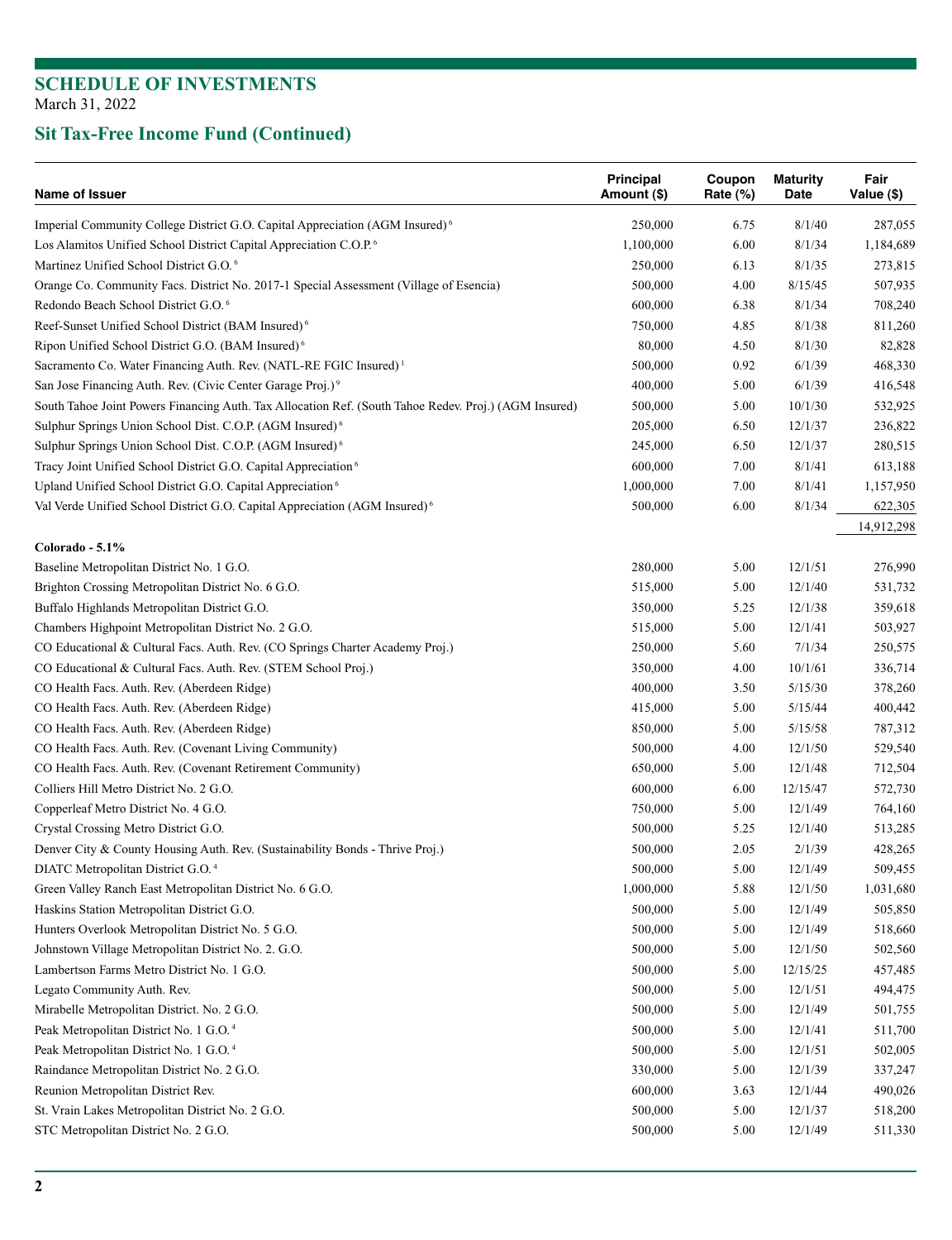| Name of Issuer                                                                                                                           | Principal<br>Amount (\$) | Coupon<br>Rate (%) | <b>Maturity</b><br>Date | Fair<br>Value (\$)   |
|------------------------------------------------------------------------------------------------------------------------------------------|--------------------------|--------------------|-------------------------|----------------------|
| Thompson Crossing Metropolitan District No. 4 G.O.                                                                                       | 500,000                  | 5.00               | 12/1/49                 | 509,215              |
| Transport Metropolitan District No. 3 G.O.                                                                                               | 750,000                  | 5.00               | 12/1/51                 | 770,213              |
| Tree Farm Metropolitan District G.O. <sup>4</sup>                                                                                        | 500,000                  | 4.50               | 12/1/41                 | 457,195              |
| Vauxmont Metropolitan District G.O. (AGM Insured)                                                                                        | 475,000                  | 3.25               | 12/15/50                | 463,505              |
| Wild Plum Metropolitan District G.O.                                                                                                     | 595,000                  | 5.00               | 12/1/49                 | 611,928              |
| Windler Public Improvement Auth. Rev.                                                                                                    | 500,000                  | 4.00               | 12/1/41                 | 435,570              |
|                                                                                                                                          |                          |                    |                         | 17,986,108           |
| Connecticut - 1.0%                                                                                                                       |                          |                    |                         |                      |
| CT Health & Educational Facs. Auth. Rev. <sup>4</sup>                                                                                    | 250,000                  | 3.25               | 1/1/27                  | 250,392              |
| CT Health & Educational Facs. Auth. Rev. <sup>4</sup>                                                                                    | 250,000                  | 5.00               | 1/1/55                  | 261,390              |
| CT Hsg. Finance Auth. Rev.                                                                                                               | 100,000                  | 3.88               | 11/15/35                | 100,604              |
| CT Hsg. Finance Auth. Rev. <sup>9</sup>                                                                                                  | 505,000                  | 4.25               | 6/15/43                 | 535,926              |
| CT Hsg. Finance Auth. Rev.                                                                                                               | 1,000,000                | 3.85               | 5/15/45                 | 1,001,850            |
| CT Hsg. Finance Auth. Rev.                                                                                                               | 865,000                  | 2.55               | 6/15/46                 | 715,061              |
| CT Hsg. Finance Auth. Rev. <sup>9</sup>                                                                                                  | 455,000                  | 4.30               | 6/15/48                 | 479,916              |
| Steel Point Infrastructure Improvement District Rev. (Steelpointe Harbor Proj.) <sup>4</sup>                                             | 350,000                  | 4.00               | 4/1/51                  | 322,875              |
|                                                                                                                                          |                          |                    |                         | 3,668,014            |
| District of Columbia - 0.7%                                                                                                              | 1,500,000                |                    | 3/1/42                  |                      |
| District of Columbia Hsg. Finance Agency Rev. (FHA Insured)<br>District of Columbia Hsg. Finance Agency Rev. (Multi-Family Dev. Program) |                          | 2.50               |                         | 1,266,525            |
|                                                                                                                                          | 600,000                  | 4.05               | 9/1/43                  | 626,208              |
| District of Columbia Rev. (Ingleside Rock Creek Proj.)                                                                                   | 500,000                  | 5.00               | 7/1/37                  | 514,105<br>2,406,838 |
| <b>Florida - 12.8%</b>                                                                                                                   |                          |                    |                         |                      |
| Alachua Co. Health Facs. Auth. Rev. (Oak Hammock University)                                                                             | 385,000                  | 8.00               | 10/1/32                 | 404,939              |
| Artisan Lakes East Community Dev. District Special Assessment                                                                            | 450,000                  | 4.00               | 5/1/51                  | 435,029              |
| Ave Maria Stewardship Community District Special Assessment. (AGM Insured)                                                               | 295,000                  | 3.00               | 5/1/38                  | 291,516              |
| Blackburn Creek Community Dev. District Special Assessment (Grand Palm Proj.)                                                            | 200,000                  | 6.25               | 5/1/35                  | 215,244              |
| Capital Trust Agency Rev. (Academir Charter Schools, Inc. Proj.) <sup>4</sup>                                                            | 250,000                  | 4.00               | 7/1/51                  | 235,585              |
| Capital Trust Agency Rev. (Academir Charter Schools, Inc. Proj.) <sup>4</sup>                                                            | 250,000                  | 4.00               | 7/1/56                  | 230,305              |
| Capital Trust Agency Rev. (Imagine School at North Manate, Inc. Proj.) <sup>4</sup>                                                      | 230,000                  | 5.00               | 6/1/41                  | 238,016              |
| Capital Trust Agency Rev. (Imagine School at North Manate, Inc. Proj.) <sup>4</sup>                                                      | 325,000                  | 5.00               | 6/1/41                  | 336,326              |
| Capital Trust Agency Rev. (Lutz Preparatory School, Inc. Proj.)                                                                          | 300,000                  | 4.00               | 6/1/41                  | 310,638              |
| Capital Trust Agency Rev. (River City Educational Services, Inc. Proj.)                                                                  | 500,000                  | 5.38               | 2/1/35                  | 525,280              |
| Capital Trust Agency Rev. (River City Educational Services, Inc. Proj.)                                                                  | 300,000                  | 5.63               | 2/1/45                  | 315,780              |
| Capital Trust Agency Rev. (Tallahassee Tapestry) <sup>2, 4, 5</sup>                                                                      | 550,000                  | 6.75               | 12/1/35                 | 170,500              |
| Capital Trust Agency Rev. (Tapestry Walden Senior Hsg. Proj.) <sup>2,4,5</sup>                                                           | 250,000                  | 6.75               | 7/1/37                  | 75,000               |
| Capital Trust Agency Rev. (Tuscan Gardens Senior Living Center) <sup>2,5</sup>                                                           | 250,000                  | 7.00               | 4/1/35                  | 155,000              |
| Celebration Pointe Community Dev. District Special Assessment Rev. <sup>4</sup>                                                          | 240,000                  | 5.00               | 5/1/32                  | 254,117              |
| CFM Community Dev. District Special Assessment                                                                                           | 500,000                  | 4.00               | 5/1/51                  | 480,040              |
| Cobblestone Community Dev. District Special Assessment <sup>4</sup>                                                                      | 630,000                  | 4.20               | 5/1/42                  | 624,072              |
| Collier Co. Industrial Dev. Auth. Rev. (Arlington of Naples Proj.) <sup>2,4,5</sup>                                                      | 250,000                  | 7.25               | 5/15/26                 | 170,000              |
| Collier Co. Industrial Dev. Auth. Rev. (Arlington of Naples Proj.) <sup>2,4,5</sup>                                                      | 750,000                  | 8.13               | 5/15/44                 | 510,000              |
| County of Hillsborough Utility Rev.                                                                                                      | 1,000,000                | 2.50               | 8/1/51                  | 786,390              |
| Durbin Crossing Community Dev. District Special Assessment (AGM Insured)                                                                 | 510,000                  | 5.00               | 5/1/32                  | 574,826              |
| Entrada Community Dev. District Special Assessment Rev. <sup>4</sup>                                                                     | 400,000                  | 4.00               | 5/1/52                  | 387,920              |
| Escambia Co. Housing Finance Auth. Rev. (Multi-County Program)                                                                           | 495,000                  | 3.75               | 10/1/49                 | 503,361              |
|                                                                                                                                          |                          |                    |                         |                      |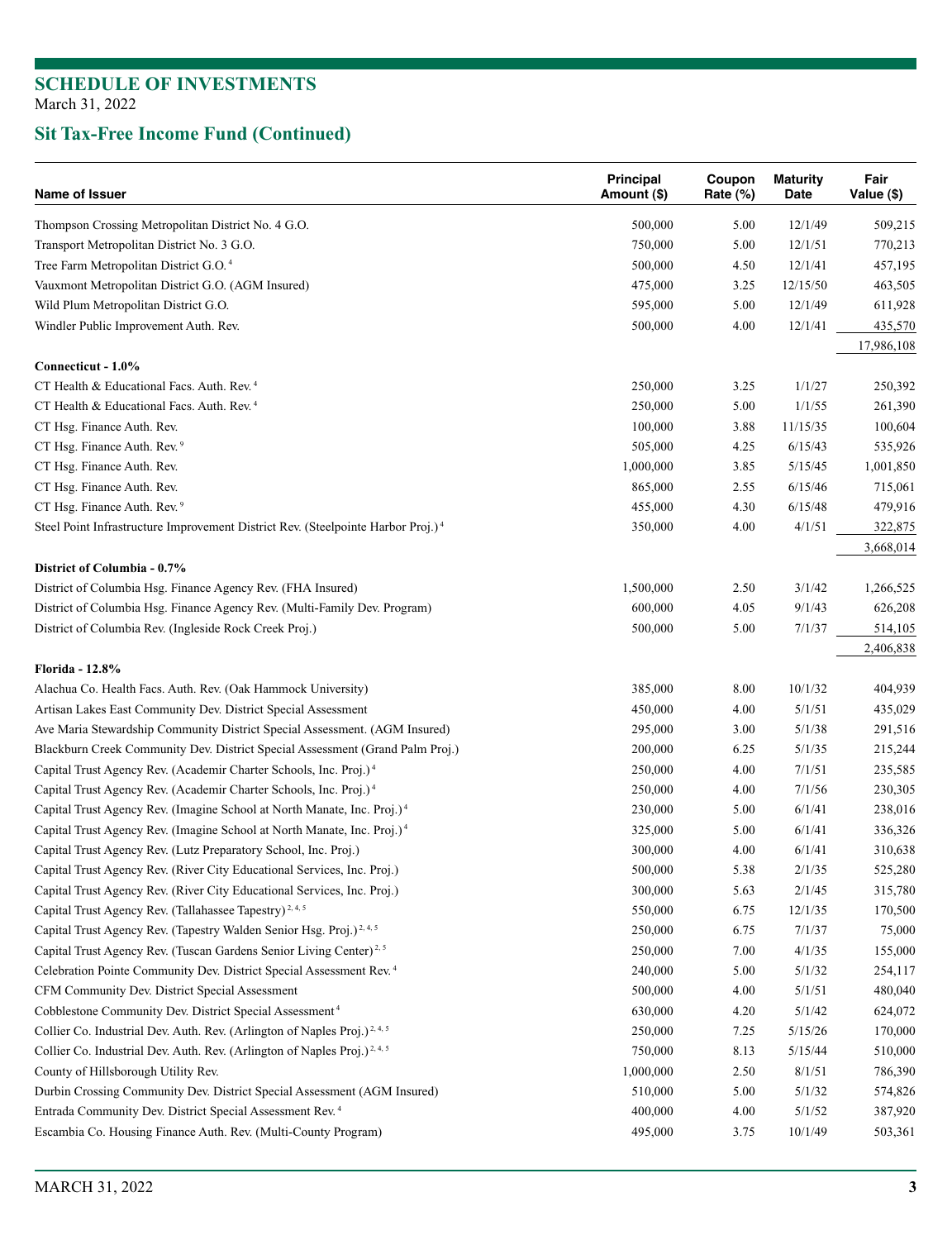| Name of Issuer                                                                                                   | Principal<br>Amount (\$) | Coupon<br>Rate (%) | <b>Maturity</b><br>Date | Fair<br>Value (\$) |
|------------------------------------------------------------------------------------------------------------------|--------------------------|--------------------|-------------------------|--------------------|
| FL Dev. Finance Corp. Rev. (Discovery High School Proj.) <sup>4</sup>                                            | 500,000                  | 5.00               | 6/1/40                  | 512,355            |
| FL Dev. Finance Corp. Rev. (Green Bond-Brightline Proj.) <sup>4</sup>                                            | 650,000                  | 7.38               | 1/1/49                  | 685,399            |
| FL Dev. Finance Corp. Rev. (Jensen Dunes Proj.) <sup>4</sup>                                                     | 500,000                  | 5.00               | 11/15/30                | 476,075            |
| FL Dev. Finance Corp. Rev. (Mayflower Retirement Community) <sup>4</sup>                                         | 330,000                  | 2.38               | 6/1/27                  | 311,860            |
| FL Dev. Finance Corp. Rev. (The Glenride on Palmer Ranch Proj.)                                                  | 650,000                  | 5.00               | 6/1/51                  | 680,095            |
| FL Hsg. Finance Corp. (GNMA/FNMA/FHLMC Collateralized)                                                           | 430,000                  | 4.20               | 1/1/45                  | 440,161            |
| FL Hsg. Finance Corp. (GNMA/FNMA/FHLMC Collateralized)                                                           | 310,000                  | 3.30               | 7/1/49                  | 309,932            |
| FL Hsg. Finance Corp. (GNMA/FNMA/FHLMC Collateralized)                                                           | 830,000                  | 2.75               | 7/1/50                  | 707,857            |
| FL Hsg. Finance Corp. (GNMA/FNMA/FHLMC Collateralized)                                                           | 1,465,000                | 2.30               | 1/1/52                  | 1,158,405          |
| FRERC Community Dev. District Special Assessment                                                                 | 1,000,000                | 5.38               | 11/1/40                 | 1,016,760          |
| Gramercy Farms Community Dev. District Special Assessment <sup>6</sup>                                           | 330,000                  | 3.20               | 5/1/39                  | 171,600            |
| Grande Pines Community Dev. District Special Assessment                                                          | 635,000                  | 4.00               | 5/1/51                  | 595,522            |
| Harbor Bay Community Dev. District Special Assessment                                                            | 295,000                  | 4.10               | 5/1/48                  | 295,493            |
| Heritage Harbour North Community Dev. District Special Assessment                                                | 200,000                  | 5.00               | 5/1/34                  | 217,262            |
| Hollywood Beach Community Dev. District Special Assessment (Public Parking Facilities Proj.)                     | 500,000                  | 4.00               | 10/1/45                 | 523,980            |
| Hyde Park Community Dev. District No. 1 Special Assessment                                                       | 500,000                  | 4.00               | 5/1/52                  | 472,385            |
| Lake Co. Retirement Project. Rev. (Lakeside at Waterman Village Proj.)                                           | 500,000                  | 5.75               | 8/15/50                 | 519,110            |
| Lakes of Sarasota Community Dev. District Special Assessment                                                     | 300,000                  | 3.88               | 5/1/31                  | 279,678            |
| Lakes of Sarasota Community Dev. District Special Assessment                                                     | 500,000                  | 4.13               | 5/1/31                  | 475,205            |
| Lakes of Sarasota Community Dev. District Special Assessment                                                     | 265,000                  | 4.10               | 5/1/51                  | 244,645            |
| Lakewood Ranch Stewardship District Cap. Improvement Special Assessment Rev.                                     | 100,000                  | 4.25               | 5/1/25                  | 101,795            |
| Lakewood Ranch Stewardship District Cap. Improvement Special Assessment Rev. (Azario Proj.)                      | 520,000                  | 3.75               | 5/1/40                  | 499,335            |
| Lakewood Ranch Stewardship District Cap. Improvement Special Assessment Rev. (Azario Proj.)                      | 580,000                  | 4.00               | 5/1/40                  | 581,137            |
| Lakewood Ranch Stewardship District Cap. Improvement Special Assessment Rev. (Country Club East Proj.)           | 100,000                  | 6.70               | 5/1/33                  | 102,713            |
| Lakewood Ranch Stewardship District Cap. Improvement Special Assessment Rev. (Lakewood National)                 | 300,000                  | 5.25               | 5/1/37                  | 319,041            |
| Lakewood Ranch Stewardship District Cap. Improvement Special Assessment Rev. (Lakewood Ranch)                    | 400,000                  | 5.00               | 5/1/36                  | 417,836            |
| Lakewood Ranch Stewardship District Cap. Improvement Special Assessment Rev. (Lakewood Ranch)                    | 430,000                  | 3.00               | 5/1/41                  | 374,564            |
| Lakewood Ranch Stewardship District Cap. Improvement Special Assessment Rev. (Lorraine Lakes Proj.) <sup>4</sup> | 500,000                  | 3.63               | 5/1/40                  | 474,165            |
| Lakewood Ranch Stewardship District Cap. Improvement Special Assessment Rev. (NE Sector Proj.)                   | 300,000                  | 5.00               | 5/1/38                  | 315,414            |
| Lakewood Ranch Stewardship District Cap. Improvement Special Assessment Rev. (NE Sector Proj.)                   | 550,000                  | 5.30               | 5/1/39                  | 591,904            |
| Lakewood Ranch Stewardship District Cap. Improvement Special Assessment Rev. (NE Sector Proj.) <sup>4</sup>      | 485,000                  | 3.75               | 5/1/40                  | 467,671            |
| Lakewood Ranch Stewardship District Cap. Improvement Special Assessment Rev. (Sweetwater Proj.)                  | 490,000                  | 3.10               | 5/1/41                  | 419,244            |
| Lakewood Ranch Stewardship District Cap. Improvement Special Assessment Rev. (Webb Proj.) <sup>4</sup>           | 320,000                  | 5.00               | 5/1/37                  | 337,411            |
| Lakewood Ranch Stewardship District Special Assessment (Lake Club Phase 4 Proj.)                                 | 375,000                  | 4.50               | 5/1/49                  | 382,822            |
| Laurel Road Community Dev. District Special Assessment                                                           | 700,000                  | 3.13               | 5/1/31                  | 646,933            |
| Live Oak No. 2 Community Dev. District Special Assessment                                                        | 400,000                  | 4.00               | 5/1/35                  | 415,628            |
| LT Ranch Community Dev. District Special Assessment                                                              | 500,000                  | 4.00               | 5/1/40                  | 496,090            |
| Marshall Creek Community Dev. District Cap. Improvement Special Assessment Rev.                                  | 250,000                  | 5.00               | 5/1/32                  | 255,942            |
| Meadow View at Twin Creeks Community Dev. District Special Assessment                                            | 225,000                  | 3.75               | 5/1/52                  | 196,979            |
| Meadow View at Twin Creeks Community Dev. District Special Assessment                                            | 245,000                  | 4.00               | 5/1/52                  | 235,857            |
| New River Community Dev. District Cap. Improvement Special Assessment Rev. <sup>2,5,15</sup>                     | 230,000                  | 5.00               | N/A                     |                    |
| North River Ranch Community Dev. District Cap. Improvement Special Assessment Rev.                               | 550,000                  | 4.20               | 5/1/35                  | 538,059            |
| Northern Palm Beach Co. Improvement District Special Assessment                                                  | 500,000                  | 5.00               | 8/1/29                  | 521,845            |
| Northern Palm Beach Co. Improvement District Special Assessment                                                  | 250,000                  | 5.00               | 8/1/37                  | 270,588            |
| Orange Co. Health Facs. Auth. Rev. (Presbyterian Retirement Community Proj.)                                     | 550,000                  | 5.00               | 8/1/34                  | 579,799            |
| Orange Co. Health Facs. Auth. Rev. (Presbyterian Retirement Community Proj.)                                     | 500,000                  | 5.00               | 8/1/35                  | 537,845            |
|                                                                                                                  |                          |                    |                         |                    |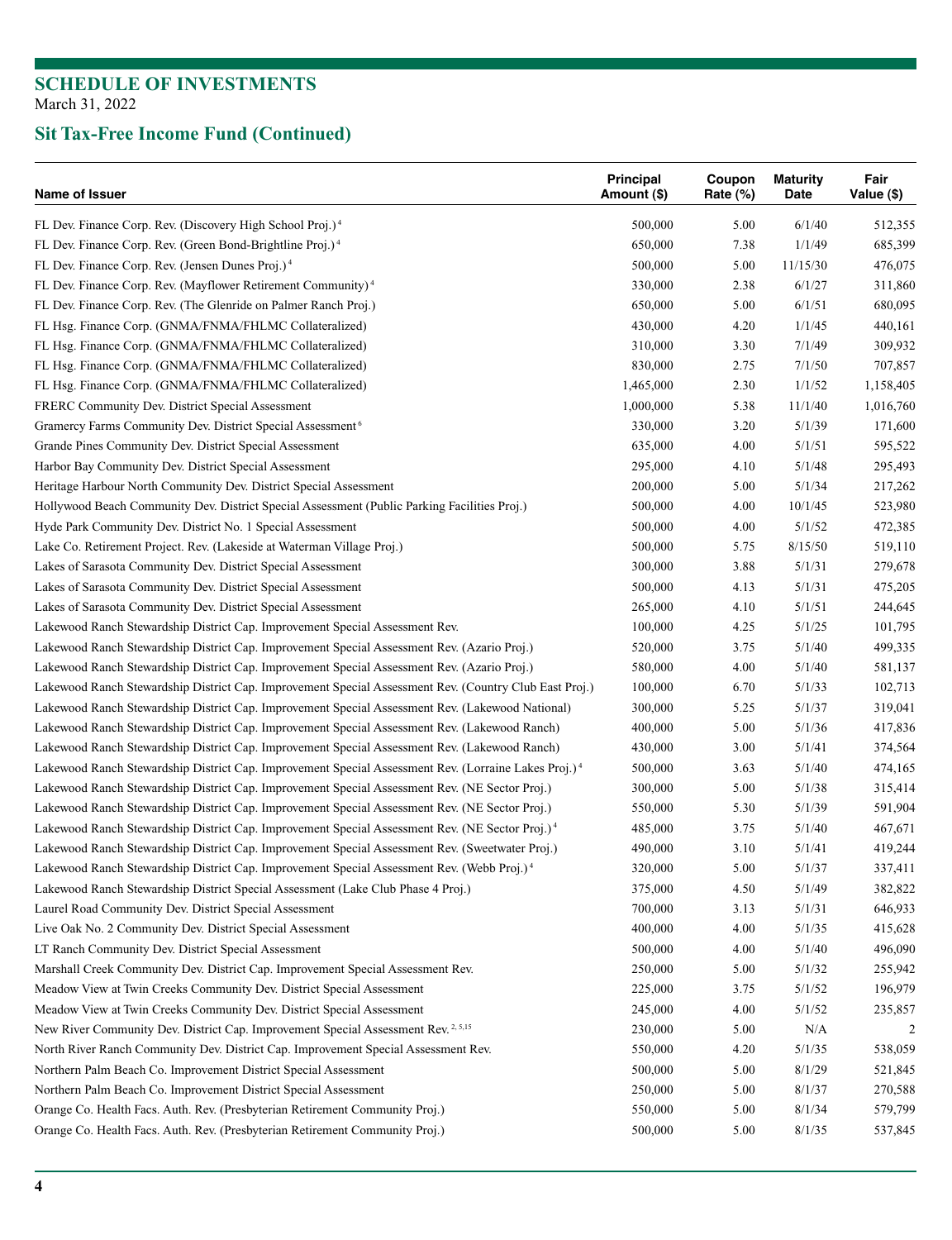| Name of Issuer                                                                                       | <b>Principal</b><br>Amount (\$) | Coupon<br>Rate (%) | <b>Maturity</b><br>Date | Fair<br>Value (\$) |
|------------------------------------------------------------------------------------------------------|---------------------------------|--------------------|-------------------------|--------------------|
| Orange Co. Health Facs. Auth. Rev. (Presbyterian Retirement Community Proj.)                         | 250,000                         | 5.00               | 8/1/41                  | 267,825            |
| Orange Co. Hsg. Finance Auth. Rev. (GNMA/FNMA/FHLMC Collateralized)                                  | 5,000                           | 3.95               | 3/1/40                  | 5,026              |
| Orange Co. Hsg. Finance Auth. Rev. (GNMA/FNMA/FHLMC Collateralized)                                  | 260,000                         | 4.00               | 9/1/48                  | 268,343            |
| Orlando Tourist Dev. Rev. (Senior Lien Tourist Dev.) (AGM Insured)                                   | 250,000                         | 5.00               | 11/1/38                 | 281,508            |
| Palm Beach Co. Health Facs. Auth. Rev. (ACTS Retirement-Life Community, Inc.)                        | 500,000                         | 5.00               | 11/15/32                | 552,530            |
| Palm Beach Co. Health Facs. Auth. Rev. (Lifespace Communities, Inc.)                                 | 500,000                         | 4.00               | 5/15/53                 | 441,570            |
| Palm Beach Co. Health Facs. Auth. Rev. (Toby & Leon Cooperman Sinai Residences of Boca Raton)        | 500,000                         | 4.00               | 6/1/41                  | 473,025            |
| Palm Beach Co. Health Facs. Auth. Rev. (Toby & Leon Cooperman Sinai Residences of Boca Raton)        | 500,000                         | 5.00               | 6/1/55                  | 516,815            |
| Palm Coast Park Community Dev. District Special Assessment                                           | 500,000                         | 4.00               | 5/1/52                  | 479,695            |
| Parker Road Community Dev. District Special Assessment                                               | 500,000                         | 4.10               | 5/1/50                  | 490,960            |
| Parkview at Long Lake Ranch Community Dev. District Special Assessment                               | 270,000                         | 4.00               | 5/1/51                  | 260,534            |
| Pinellas Co. Industrial Dev. Auth. Rev.                                                              | 500,000                         | 5.00               | 7/1/39                  | 530,165            |
| Pompano Beach, Rev. (John Knox Village Proj.)                                                        | 1,250,000                       | 4.00               | 9/1/50                  | 1,227,037          |
| River Landing Community Dev. District Special Assessment                                             | 485,000                         | 4.25               | 11/1/35                 | 454,416            |
| Rolling Hills Community Dev. District Special Assessment                                             | 250,000                         | 3.65               | 5/1/32                  | 238,395            |
| Sandridge Community Dev. District Special Assessment                                                 | 500,000                         | 3.88               | 5/1/41                  | 471,165            |
| Sawyers Landing Community Dev. District Special Assessment Rev.                                      | 590,000                         | 3.25               | 5/1/26                  | 583,988            |
| Sawyers Landing Community Dev. District Special Assessment Rev.                                      | 500,000                         | 4.13               | 5/1/41                  | 501,675            |
| Sawyers Landing Community Dev. District Special Assessment Rev.                                      | 1,250,000                       | 4.25               | 5/1/53                  | 1,250,863          |
| Seminole County Industrial Dev. Auth. Rev. (Galileo Schools For Gifted Learning Proj.) <sup>4</sup>  | 705,000                         | 4.00               | 6/15/56                 | 646,027            |
| Southern Groves Community Dev. District No. 5 Special Assessment                                     | 500,000                         | 4.00               | 5/1/30                  | 506,245            |
| Southern Groves Community Dev. District No. 5 Special Assessment                                     | 285,000                         | 4.00               | 5/1/48                  | 273,822            |
| St. Johns Co. Industrial Dev. Auth. Rev. (Presbyterian Retirement Communities Obligated Group Proj.) | 1,000,000                       | 4.00               | 8/1/55                  | 1,059,100          |
| Tolomato Community Dev. District Special Assessment                                                  | 500,000                         | 4.25               | 5/1/37                  | 515,055            |
| Tolomato Community Dev. District Special Assessment <sup>2, 5</sup>                                  | 120,000                         | 6.61               | 5/1/40                  |                    |
| Tolomato Community Dev. District Special Assessment <sup>6</sup>                                     | 110,000                         | 7.00               | 5/1/40                  | 86,439             |
| Tolomato Community Dev. District Special Assessment <sup>6</sup>                                     | 45,000                          | 7.00               | 5/1/40                  | 44,969             |
| Tolomato Community Dev. District Special Assessment (AGM Insured)                                    | 500,000                         | 3.75               | 5/1/40                  | 518,510            |
| Tolomato Community Dev. District Special Assessment (AGM Insured)                                    | 750,000                         | 4.00               | 5/1/40                  | 802,192            |
| Tradition Community Dev. District No. 9 Special Assessment                                           | 645,000                         | 4.00               | 5/1/52                  | 620,929            |
| Trout Creek Community Dev. District Special Assessment                                               | 300,000                         | 5.38               | 5/1/38                  | 317,499            |
| Trout Creek Community Dev. District Special Assessment                                               | 250,000                         | 4.00               | 5/1/40                  | 246,195            |
| University Park Recreation District Special Assessment (BAM Insured)                                 | 750,000                         | 3.50               | 5/1/50                  | 755,962            |
| Viera Stewardship District Special Assessment                                                        | 250,000                         | 4.00               | 5/1/53                  | 240,203            |
| Waters Edge Community Dev. District Cap. Improvement Rev. <sup>6</sup>                               | 110,000                         | 6.60               | 5/1/39                  | 110,464            |
| Windward at Lakewood Ranch Community Dev. District Special Assessment                                | 450,000                         | 4.25               | 5/1/52                  | 441,734            |
| Wiregrass Community Dev. District Special Assessment                                                 | 240,000                         | 5.38               | 5/1/35                  | 250,872            |
| Zephyr Ridge Community Dev. District Special Assessment <sup>2, 5,15</sup>                           | 450,000                         | 5.25               | N/A                     | 189,000            |
|                                                                                                      |                                 |                    |                         | 45,325,035         |
| Georgia - 2.2%                                                                                       |                                 |                    |                         |                    |
| Burke Co. Dev. Auth. Rev. (Georgia Transmission Corp. Vogtle Proj.) <sup>14</sup>                    | 740,000                         | 2.75               | 1/1/52                  | 597,461            |
| Clarke Co. Hospital Auth. Rev. (Piedmont Healthcare)                                                 | 350,000                         | 5.00               | 7/1/46                  | 386,106            |
| Cobb Co. Dev. Auth. Rev. (Presbyterian Village Proj.) <sup>4</sup>                                   | 650,000                         | 5.00               | 12/1/39                 | 657,371            |
| Fulton Co. Dev. Auth. Rev. (Woodruff Arts Center)                                                    | 500,000                         | 5.00               | 3/15/44                 | 559,330            |
| GA Housing & Finance Authority Rev.                                                                  | 915,000                         | 3.80               | 12/1/37                 | 919,639            |
| GA Housing & Finance Authority Rev.                                                                  | 590,000                         | 4.00               | 12/1/37                 | 590,507            |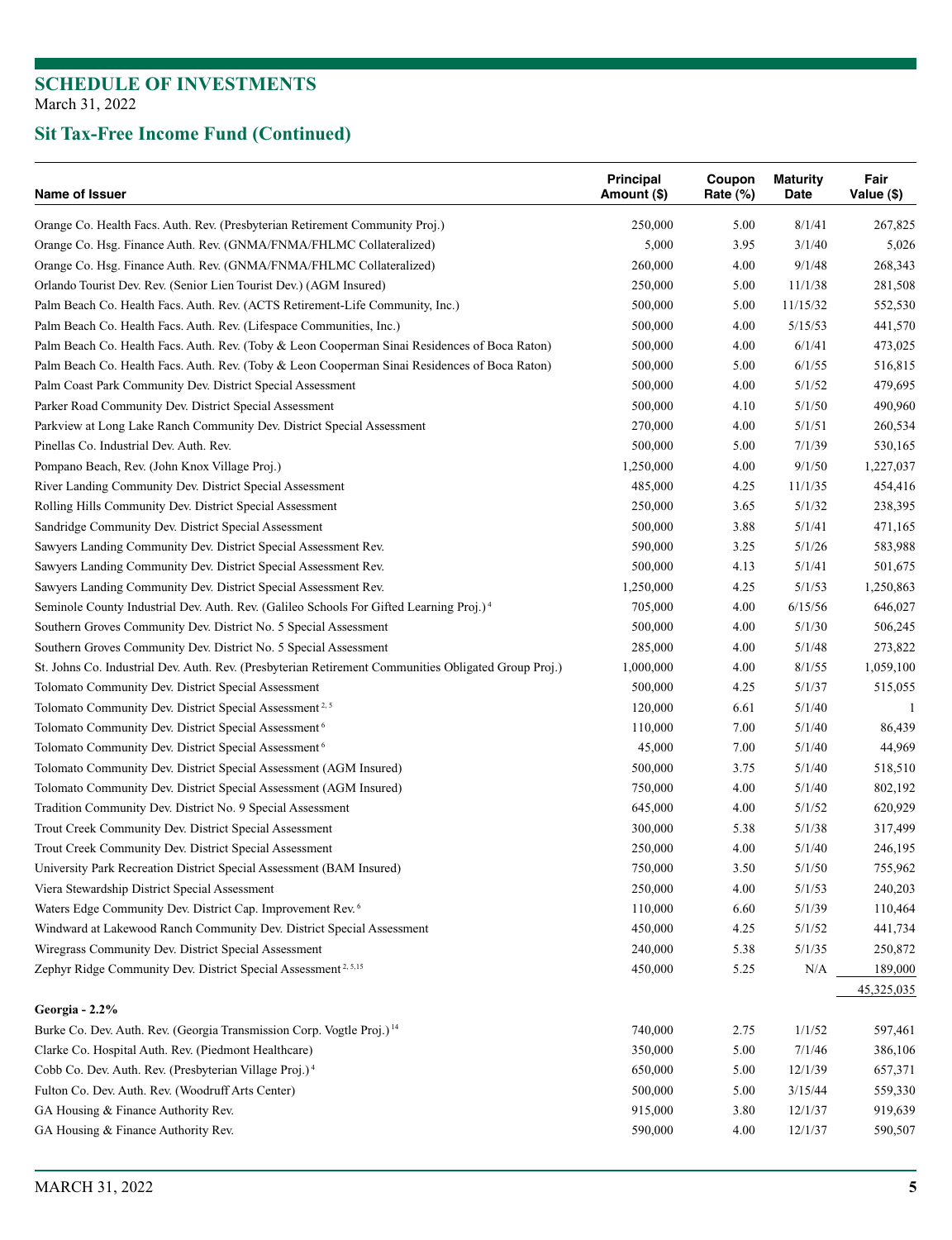| Name of Issuer                                                                                | Principal<br>Amount (\$) | Coupon<br>Rate $(\%)$ | <b>Maturity</b><br>Date | Fair<br>Value (\$) |
|-----------------------------------------------------------------------------------------------|--------------------------|-----------------------|-------------------------|--------------------|
| GA Housing & Finance Authority Rev.                                                           | 255,000                  | 3.85                  | 12/1/38                 | 259,060            |
| GA Housing & Finance Authority Rev.                                                           | 355,000                  | 3.80                  | 12/1/40                 | 359,359            |
| GA Housing & Finance Authority Rev.                                                           | 605,000                  | 3.85                  | 12/1/41                 | 607,729            |
| GA Housing & Finance Authority Rev.                                                           | 925,000                  | 3.50                  | 12/1/46                 | 925,509            |
| GA Housing & Finance Authority Rev.                                                           | 490,000                  | 4.00                  | 12/1/48                 | 497,497            |
| GA Tax Allocation (Beltline Proj.)                                                            | 500,000                  | 5.00                  | 1/1/30                  | 505,120            |
| Gainesville Hospital Auth. Rev. (Northeast Georgia Health System, Inc. Proj.)                 | 500,000                  | 5.00                  | 2/15/37                 | 553,360            |
| Glynn-Brunswick Memorial Hospital Auth. Rev. (Southeast Georgia Health System Proj.)          | 350,000                  | 5.00                  | 8/1/47                  | 380,961            |
| Idaho - 0.4%                                                                                  |                          |                       |                         | 7,799,009          |
| ID Health Facs. Authority Rev. (Terraces Boise Proj.)                                         | 100,000                  | 8.00                  | 10/1/28                 | 95,754             |
| ID Health Facs. Authority Rev. (Terraces Boise Proj.)                                         | 290,000                  | 3.80                  | 10/1/31                 | 266,435            |
| ID Health Facs. Authority Rev. (Terraces Boise Proj.)                                         | 250,000                  | 4.00                  | 10/1/33                 | 226,717            |
| ID Health Facs. Authority Rev. (Terraces Boise Proj.)                                         | 500,000                  | 4.50                  | 10/1/50                 | 423,415            |
| Spring Valley Community Infrastructure District. No. 1 Special Assessment <sup>4</sup>        | 500,000                  | 3.75                  | 9/1/51                  | 415,035            |
|                                                                                               |                          |                       |                         | 1,427,356          |
| Illinois - $5.2\%$                                                                            |                          |                       |                         |                    |
| Bolingbrook Special Tax (AGM Insured)                                                         | 998,000                  | 4.00                  | 3/1/30                  | 1,067,750          |
| Burbank Educational Facs. Rev. (Intercultural Montessori Language School) <sup>4</sup>        | 500,000                  | 6.00                  | 9/1/35                  | 521,505            |
| Bureau Co. Township High School Dist. No. 502 G.O. (BAM Insured)                              | 500,000                  | 6.25                  | 12/1/33                 | 536,300            |
| Chicago Heights G.O. (NATL-RE Insured)                                                        | 500,000                  | 4.50                  | 12/1/29                 | 531,950            |
| Chicago Midway Airport Rev. (Second Lien)                                                     | 500,000                  | 5.25                  | 1/1/35                  | 511,325            |
| Chicago Park Dist. G.O. (BAM Insured)                                                         | 500,000                  | 4.00                  | 1/1/42                  | 529,610            |
| Evanston Educational Facs. Rev. (Roycemore School) <sup>4</sup>                               | 250,000                  | 4.00                  | 4/1/32                  | 228,678            |
| IL Educational Facs. Auth. Rev. (Field Museum of Natural History)                             | 500,000                  | 3.90                  | 11/1/36                 | 534,850            |
| IL Fin. Auth. Rev. (Admiral Lake Proj.)                                                       | 670,000                  | 5.13                  | 5/15/38                 | 646,798            |
| IL Fin. Auth. Rev. (Christian Homes, Inc.)                                                    | 500,000                  | 5.00                  | 5/15/36                 | 537,210            |
| IL Fin. Auth. Rev. (Edward Elmhurst Healthcare)                                               | 1,000,000                | 5.00                  | 1/1/44                  | 1,113,160          |
| IL Fin. Auth. Rev. (Lifespace Communities)                                                    | 500,000                  | 5.00                  | 5/15/35                 | 518,035            |
| IL Fin. Auth. Rev. (Lifespace Communities)                                                    | 1,000,000                | 5.00                  | 5/15/45                 | 1,024,250          |
| IL Fin. Auth. Rev. (Rogers Park Montessori School Proj.)                                      | 100,000                  | 5.00                  | 2/1/24                  | 101,962            |
| IL Fin. Auth. Rev. (Westminster Village)                                                      | 500,000                  | 5.25                  | 5/1/38                  | 488,310            |
| IL Fin. Auth. Sports Facs. Rev. (North Shore Ice Arena Proj.)                                 | 1,000,000                | 6.25                  | 12/1/38                 | 639,630            |
| IL G.O.                                                                                       | 250,000                  | 5.50                  | 7/1/33                  | 262,090            |
| IL G.O. (AGM Insured)                                                                         | 500,000                  | 4.00                  | 2/1/30                  | 523,480            |
| IL Housing Dev. Auth. Rev.                                                                    | 500,000                  | 5.38                  | 12/1/28                 | 505,060            |
| IL Housing Dev. Auth. Rev. (FHA Insured)                                                      | 1,500,000                | 3.00                  | 7/1/61                  | 1,243,560          |
| IL Housing Dev. Auth. Rev. (GNMA/FNMA/FHLMC Collateralized)                                   | 75,000                   | 3.88                  | 4/1/41                  | 75,394             |
| IL Housing Dev. Auth. Rev. (GNMA/FNMA/FHLMC Collateralized)                                   | 215,000                  | 4.00                  | 10/1/48                 | 222,037            |
| IL Rev.                                                                                       | 500,000                  | 5.00                  | 6/15/33                 | 548,020            |
| IL Sports Facilities Auth. Rev. (State Tax Supported) (AGM Insured)                           | 1,000,000                | 5.25                  | 6/15/31                 | 1,047,300          |
| La Salle & Bureau Counties Township High School Dist. No. 120 LaSalle-Peru G.O. (BAM Insured) | 250,000                  | 5.00                  | 12/1/31                 | 281,462            |
| Macon & Moultrie Counties Community Unit School District No. 3 Mt Zion G.O.                   | 335,000                  | 5.50                  | 12/1/41                 | 355,348            |
| Macoupin Sangamon & Montgomery Counties Community Unit School District G.O. (AGM Insured)     | 990,000                  | 4.25                  | 12/1/35                 | 1,022,432          |
| Malta Tax Allocation Rev. <sup>2,5</sup>                                                      | 1,921,000                | 5.75                  | 12/30/25                | 672,350            |
| Metropolitan Pier & Exposition Auth. Rev. (McCormick Place Expansion Proj.)                   | 250,000                  | 5.00                  | 6/15/57                 | 263,768            |
|                                                                                               |                          |                       |                         |                    |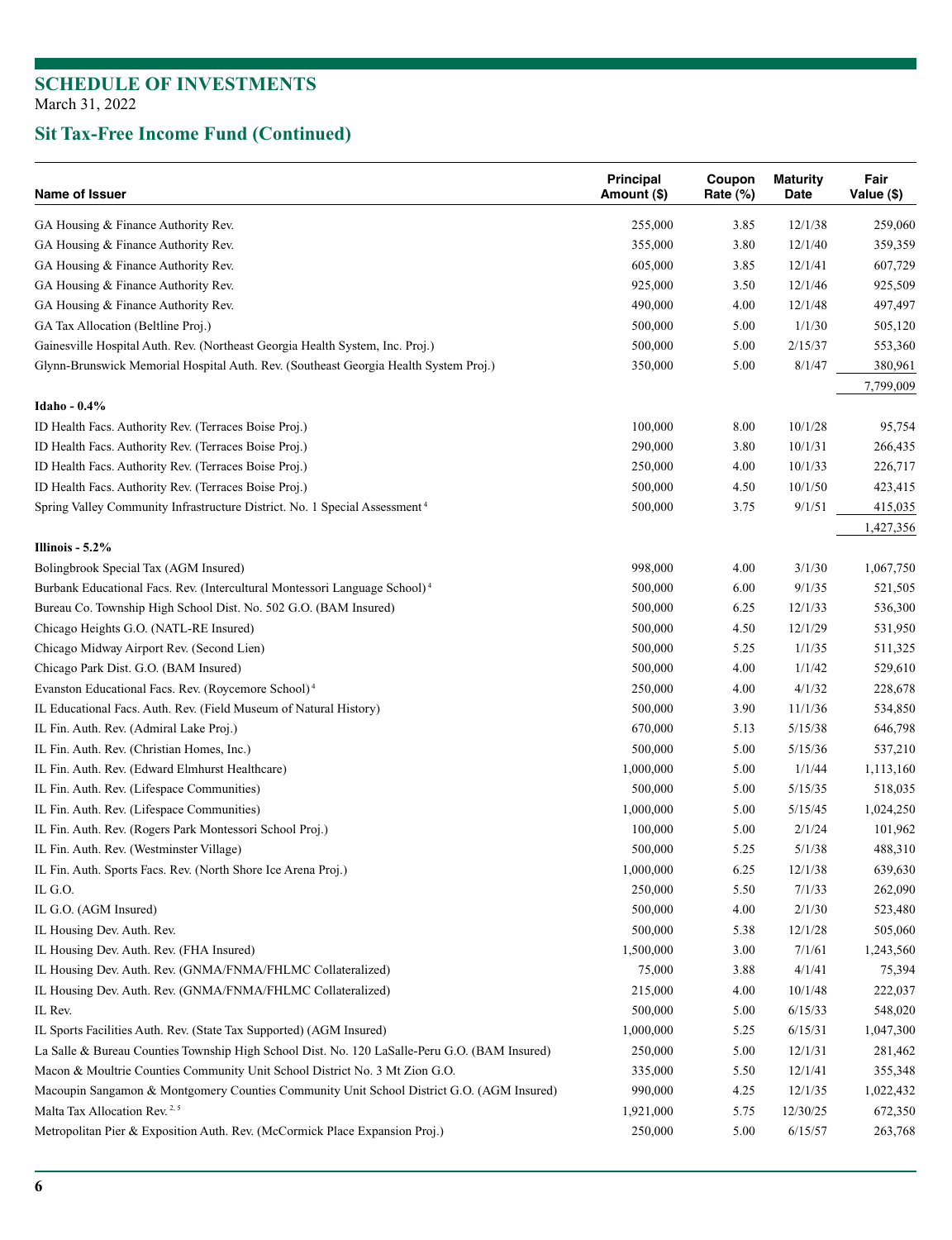| Name of Issuer                                                                               | Principal<br>Amount (\$) | Coupon<br>Rate (%) | <b>Maturity</b><br>Date | Fair<br>Value (\$) |
|----------------------------------------------------------------------------------------------|--------------------------|--------------------|-------------------------|--------------------|
| Richton Park Public Library District G.O.                                                    | 250,000                  | 4.50               | 12/15/32                | 254,695            |
| Southwestern IL Dev. Auth. Tax Allocation Ref. (Local Govt. Program) <sup>2,5</sup>          | 350,000                  | 7.00               | 10/1/22                 | 52,500             |
| University of Illinois (AGM Insured)                                                         | 1,000,000                | 4.13               | 4/1/48                  | 1,067,810          |
| Upper Illinois River Valley Dev. Auth. Rev. (Cambridge Lakes Learning Center) <sup>4</sup>   | 140,000                  | 4.00               | 12/1/22                 | 140,301            |
| Upper Illinois River Valley Dev. Auth. Rev. (Cambridge Lakes Learning Center) <sup>4</sup>   | 250,000                  | 5.25               | 12/1/37                 | 256,620            |
| Upper Illinois River Valley Dev. Auth. Rev. (Prairie Crossing Charter) <sup>4</sup>          | 250,000                  | 5.00               | 1/1/45                  | 248,970            |
|                                                                                              |                          |                    |                         | 18,574,520         |
| Indiana - $1.1\%$                                                                            |                          |                    |                         |                    |
| IN Finance Auth. Rev. (BHI Senior Living)                                                    | 500,000                  | 4.00               | 11/15/41                | 517,350            |
| IN Finance Auth. Rev. (BHI Senior Living)                                                    | 775,000                  | 5.88               | 11/15/41                | 825,080            |
| IN Finance Auth. Rev. (BHI Senior Living)                                                    | 425,000                  | 6.00               | 11/15/41                | 453,165            |
| IN Finance Auth. Rev. (BHI Senior Living)                                                    | 170,000                  | 5.25               | 11/15/46                | 183,243            |
| IN Finance Auth. Rev. (Greencroft Obligated Group)                                           | 350,000                  | 6.50               | 11/15/33                | 374,804            |
| IN Finance Auth. Rev. (Seven Oaks Classical School Proj.)                                    | 420,000                  | 5.00               | 6/1/41                  | 427,073            |
| IN Housing & Community Dev. Auth. Rev. (Hammond Assisted Living Proj.)                       | 500,000                  | 5.75               | 1/1/36                  | 488,355            |
| Merrillville Industry Economic Dev. Rev. (Belvedere Housing Proj.)                           | 300,000                  | 5.75               | 4/1/36                  | 293,796            |
| Richmond Hospital Auth. Rev. (Reid Hospital & Health Care)                                   | 350,000                  | 5.00               | 1/1/35                  | 373,688            |
|                                                                                              |                          |                    |                         | 3,936,554          |
| Iowa - 1.0%                                                                                  |                          |                    |                         |                    |
| IA Fin. Auth. Rev. (Lifespace Communities, Inc.)                                             | 650,000                  | 5.00               | 5/15/36                 | 677,157            |
| IA Fin. Auth. Rev. (Lifespace Communities, Inc.)                                             | 565,000                  | 5.00               | 5/15/47                 | 578,453            |
| IA Fin. Auth. Rev. (Lifespace Communities, Inc.)                                             | 750,000                  | 5.00               | 5/15/48                 | 769,680            |
| IA Fin. Auth. Rev. (Lifespace Communities, Inc.)                                             | 500,000                  | 4.00               | 5/15/53                 | 441,570            |
| IA Fin. Auth. Rev. (Lifespace Communities, Inc.)                                             | 530,000                  | 4.00               | 5/15/55                 | 464,773            |
| IA Higher Education Loan Auth. Rev. (Simpson College Proj.)                                  | 500,000                  | 5.00               | 11/1/30                 | 519,770            |
| Louisiana - 1.7%                                                                             |                          |                    |                         | 3,451,403          |
| Denham Springs/Livingston Hsg. & Mtg. Finance Auth. Rev. (GNMA/FHLMC Collateralized)         | 8,577                    | 5.00               | 11/1/40                 | 8,674              |
|                                                                                              |                          |                    |                         |                    |
| LA Hsg. Corp. Rev. (Home Ownership Prog.) (GNMA/FHLMC Collateralized)                        | 750,000                  | 2.55               | 12/1/46                 | 629,333            |
| LA Hsg. Fin. Agy. Single Family Mtg. Rev. (Home Ownership Prog.) (GNMA/FHLMC Collateralized) | 440,000                  | 2.50               | 12/1/45                 | 393,171            |
| LA Local Government Environmental Facilities & Community Development Auth.                   | 500,000                  | 5.25               | 11/15/25                | 512,490            |
| LA Local Government Environmental Facilities & Community Development Auth.                   | 500,000                  | 6.00               | 11/15/30                | 525,750            |
| LA Local Government Environmental Facilities & Community Development Auth. Rev. <sup>4</sup> | 300,000                  | 5.65               | 11/1/37                 | 326,370            |
| LA Local Government Environmental Facilities & Community Development Auth. Rev. <sup>4</sup> | 500,000                  | 5.00               | 7/1/39                  | 475,005            |
| LA Local Government Environmental Facilities & Community Development Auth. Rev. <sup>4</sup> | 300,000                  | 5.50               | 11/1/39                 | 321,837            |
| LA Local Government Environmental Facilities & Community Development Auth. Rev. <sup>4</sup> | 500,000                  | 4.00               | 11/1/44                 | 456,810            |
| LA Local Government Environmental Facilities & Community Development Auth. Rev. <sup>4</sup> | 495,000                  | 4.40               | 11/1/44                 | 493,579            |
| LA Local Government Environmental Facilities & Community Development Auth. Rev. <sup>4</sup> | 750,000                  | 4.00               | 11/1/46                 | 660,975            |
| LA Public Facs. Auth. Rev. (Franciscan Missionaries Health System Proj.)                     | 300,000                  | 5.00               | 7/1/35                  | 323,334            |
| LA Public Facs. Auth. Rev. (Tulane Univ. Proj.) (NATL-RE Insured) <sup>1</sup>               | 520,000                  | 1.04               | 2/15/36                 | 512,444            |
| St. Tammany Parish Fin. Auth. Rev. (Christwood Proj.)                                        | 300,000                  | 5.25               | 11/15/37                | 310,410            |
|                                                                                              |                          |                    |                         | 5,950,182          |
| Maine - 0.3%                                                                                 |                          |                    |                         |                    |
| ME State Hsg. Auth. Rev.                                                                     | 310,000                  | 3.85               | 11/15/40                | 313,773            |
| ME State Hsg. Auth. Rev.                                                                     | 1,000,000                | 2.60               | 11/15/46                | 827,160            |
|                                                                                              |                          |                    |                         | 1,140,933          |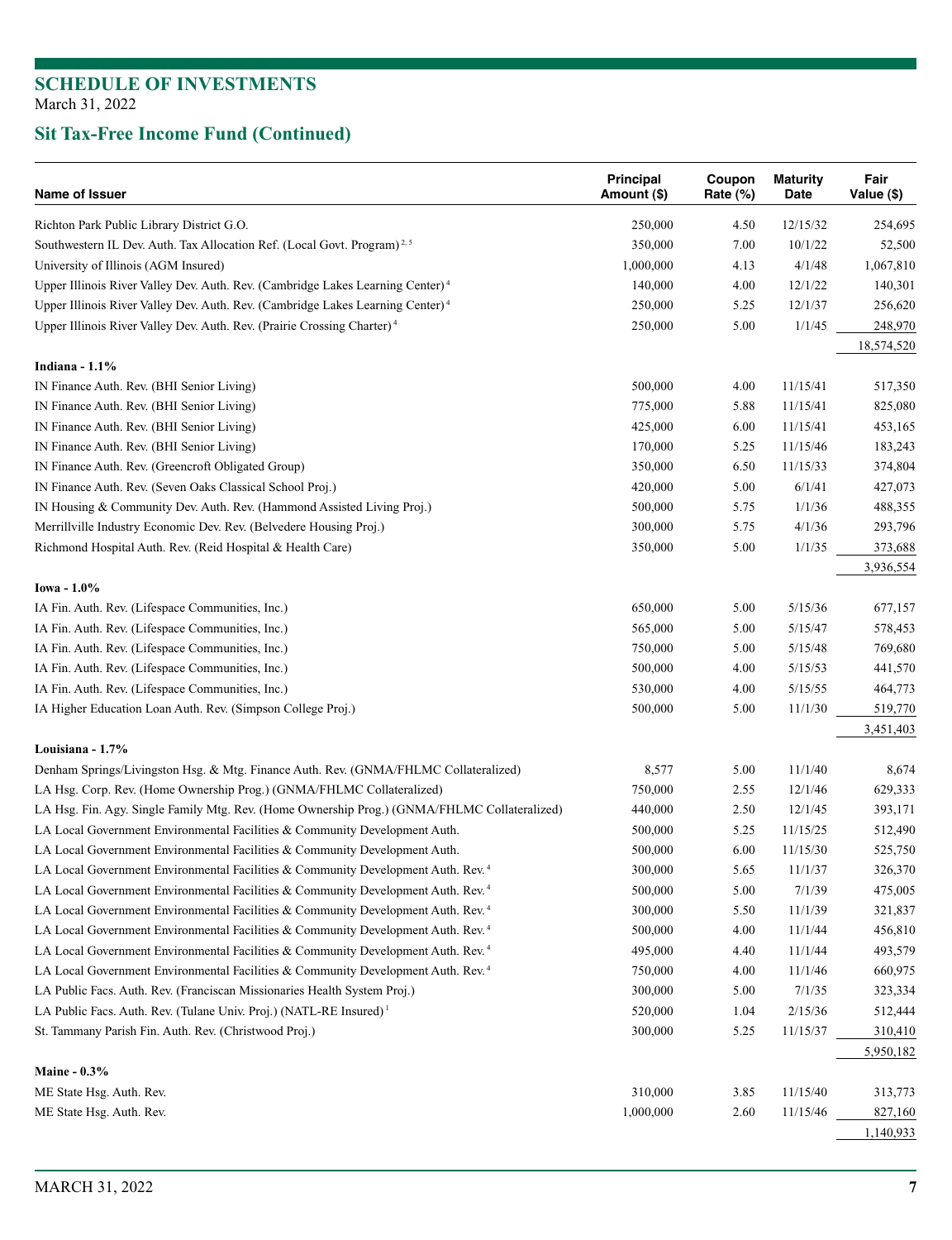| Name of Issuer                                                          | Principal<br>Amount (\$) | Coupon<br>Rate (%) | <b>Maturity</b><br>Date | Fair<br>Value (\$) |
|-------------------------------------------------------------------------|--------------------------|--------------------|-------------------------|--------------------|
| Maryland - 0.8%                                                         |                          |                    |                         |                    |
| MD Community Dev. Administration Rev.                                   | 500,000                  | 2.55               | 9/1/44                  | 424,635            |
| MD Community Dev. Administration Rev.                                   | 350,000                  | 4.20               | 7/1/46                  | 361,620            |
| MD Community Dev. Administration Rev.                                   | 750,000                  | 2.95               | 7/1/56                  | 628,733            |
| Montgomery Co. Housing Opportunities Commission Rev.                    | 245,000                  | 4.00               | 7/1/38                  | 245,899            |
| Montgomery Co. Housing Opportunities Commission Rev. (FHA Insured)      | 1,500,000                | 2.85               | 1/1/51                  | 1,270,860          |
|                                                                         |                          |                    |                         | 2,931,747          |
| Massachusetts - 3.3%                                                    |                          |                    |                         |                    |
| Dedham Municipal Purpose Loan. G.O. (NATL Insured)                      | 480,000                  | 4.00               | 10/15/24                | 481,699            |
| MA Dev. Finance Agy. Rev.                                               | 890,000                  | 5.00               | 7/1/44                  | 995,634            |
| MA Dev. Finance Agy. Rev. (Atrius Health Issue)                         | 1,375,000                | 4.00               | 6/1/49                  | 1,418,643          |
| MA Dev. Finance Agy. Rev. (FNMA Collateralized)                         | 1,500,000                | 2.30               | 1/1/42                  | 1,273,140          |
| MA Dev. Finance Agy. Rev. (Newbridge on the Charles, Inc.) <sup>4</sup> | 300,000                  | 5.00               | 10/1/47                 | 318,798            |
| MA Dev. Finance Agy. Rev. (Orchard Cove, Inc.)                          | 400,000                  | 5.00               | 10/1/49                 | 428,168            |
| MA Education Finance Auth. Education Rev.                               | 270,000                  | 3.63               | 7/1/34                  | 267,538            |
| MA Education Finance Auth. Education Rev.                               | 555,000                  | 2.63               | 7/1/36                  | 524,919            |
| MA Education Finance Auth. Education Rev.                               | 875,000                  | 3.75               | 7/1/48                  | 806,881            |
| MA Education Finance Auth. Education Rev.                               | 1,000,000                | 3.00               | 7/1/51                  | 790,470            |
| MA Housing Finance Agy. Rev.                                            | 250,000                  | 4.75               | 6/1/35                  | 250,245            |
| MA Housing Finance Agy. Rev.                                            | 500,000                  | 4.00               | 12/1/38                 | 520,965            |
| MA Housing Finance Agy. Rev.                                            | 500,000                  | 3.75               | 12/1/40                 | 510,495            |
| MA Housing Finance Agy. Rev.                                            | 1,000,000                | 2.80               | 12/1/46                 | 862,150            |
| MA Housing Finance Agy. Rev.                                            | 900,000                  | 3.85               | 12/1/47                 | 911,394            |
| MA Housing Finance Agy. Rev.                                            | 500,000                  | 2.80               | 6/1/63                  | 392,210            |
| MA Housing Finance Agy. Rev. (FHA Insured)                              | 25,000                   | 5.30               | 12/1/38                 | 25,048             |
| Northbridge Municipal Purpose Loan G.O. (AGM Insured)                   | 500,000                  | 4.00               | 6/15/25                 | 501,235            |
| Rowley Land Acquisition Loan G.O. (AGM Insured)                         | 360,000                  | 4.00               | 5/1/27                  | 360,889            |
|                                                                         |                          |                    |                         | 11,640,521         |
| Michigan - 3.9%                                                         |                          |                    |                         |                    |
| Chandler Park Academy Rev.                                              | 40,000                   | 5.00               | 11/1/22                 | 40,051             |
| City of Allen Park G.O. (BAM Insured)                                   | 300,000                  | 3.25               | 5/1/34                  | 312,138            |
| City of Kalamazoo Economic Dev. Corp. Rev. (Revel Creek Proj.)          | 500,000                  | 5.00               | 5/15/43                 | 525,835            |
| MI Finance Auth. Rev. (Holly Academy Proj.)                             | 500,000                  | 3.00               | 12/1/31                 | 445,380            |
| MI Finance Auth. Rev. (Madison Academy Proj.)                           | 350,000                  | 4.25               | 12/1/39                 | 310,380            |
| MI Finance Auth. Rev. (Presbyterian Village)                            | 250,000                  | 5.25               | 11/15/35                | 257,015            |
| MI Hsg. Dev. Auth. Rev.                                                 | 500,000                  | 4.10               | 10/1/35                 | 513,840            |
| MI Hsg. Dev. Auth. Rev.                                                 | 300,000                  | 3.75               | 10/1/42                 | 302,817            |
| MI Hsg. Dev. Auth. Rev.                                                 | 750,000                  | 4.00               | 10/1/43                 | 764,685            |
| MI Hsg. Dev. Auth. Rev.                                                 | 500,000                  | 3.35               | 10/1/49                 | 459,865            |
| MI Hsg. Dev. Auth. Rev.                                                 | 570,000                  | 3.15               | 6/1/50                  | 503,333            |
| MI Hsg. Dev. Auth. Rev.                                                 | 2,000,000                | 2.75               | 6/1/51                  | 1,681,880          |
| MI Hsg. Dev. Auth. Rev.                                                 | 3,500,000                | 2.50               | 6/1/52                  | 2,714,985          |
| MI Hsg. Dev. Auth. Rev.                                                 | 1,750,000                | 3.50               | 10/1/54                 | 1,622,390          |
| MI Hsg. Dev. Auth. Rev.                                                 | 1,000,000                | 2.70               | 10/1/56                 | 781,840            |
| MI Public Educational Facs. Auth. Rev. (Chandler Park Academy)          | 235,000                  | 6.35               | 11/1/28                 | 235,259            |
| MI Strategic Fund. Rev. (United Methodist Retirement Facs.)             | 415,000                  | 5.00               | 11/15/49                | 445,054            |
|                                                                         |                          |                    |                         |                    |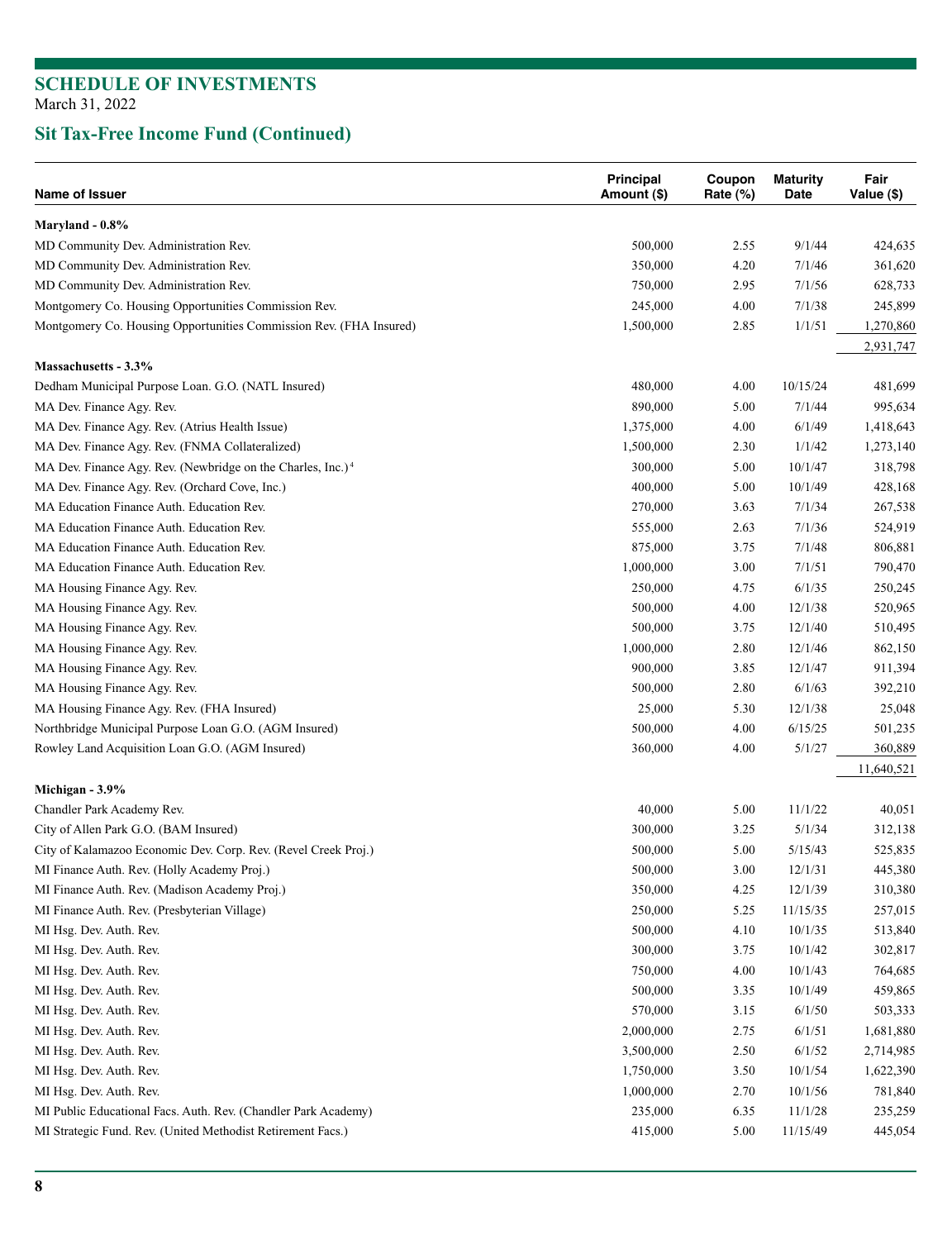| Name of Issuer                                                                                             | Principal<br>Amount (\$) | Coupon<br>Rate (%) | <b>Maturity</b><br>Date | Fair<br>Value (\$) |
|------------------------------------------------------------------------------------------------------------|--------------------------|--------------------|-------------------------|--------------------|
| Muskegon Heights Water Supply Rev. (NATL Insured)                                                          | 165,000                  | 4.15               | 11/1/23                 | 167,402            |
| Muskegon Heights Water Supply Rev. (NATL Insured)                                                          | 135,000                  | 4.20               | 11/1/24                 | 137,604            |
| Richfield Public School Academy Rev.                                                                       | 1,060,000                | 4.00               | 9/1/36                  | 967,070            |
| Taylor Brownfield Redevelopment Authority (NATL Insured)                                                   | 250,000                  | 5.00               | 5/1/32                  | 264,175            |
| Universal Academy Michigan Public School Rev.                                                              | 350,000                  | 4.00               | 12/1/40                 | 351,379            |
|                                                                                                            |                          |                    |                         | 13,804,377         |
| Minnesota - 0.1%                                                                                           |                          |                    |                         |                    |
| Apple Valley Rev. (Senior Living, LLC Proj.)                                                               | 475,000                  | 5.00               | 1/1/47                  | 319,010            |
| Mississippi - 0.7%                                                                                         |                          |                    |                         |                    |
| MS Development Bank Rev. (Green Bond-Hancock County) <sup>4</sup>                                          | 1,000,000                | 4.55               | 11/1/39                 | 1,018,740          |
| MS Development Bank Rev. (Jackson Co. Gomesa Proj.) <sup>4</sup>                                           | 500,000                  | 3.63               | 11/1/36                 | 454,590            |
| MS Home Corp. Single Family Mtg. Rev. (GNMA/FNMA/FHLMC Collateralized)                                     | 1,000,000                | 2.55               | 6/1/42                  | 880,440            |
| MS Home Corp. Single Family Mtg. Rev. (GNMA/FNMA/FHLMC Collateralized)                                     | 205,000                  | 4.00               | 12/1/43                 | 210,189            |
|                                                                                                            |                          |                    |                         | 2,563,959          |
| Missouri - 1.3%<br>Joplin Industrial Dev. Auth. Rev. (32nd Street Place Community Improvement Dist. Proj.) | 240,000                  | 3.50               | 11/1/40                 | 209,443            |
| Kansas City Industrial Dev. Auth. Rev. (United Methodist Retirement Home, Inc.) <sup>2,5</sup>             | 118,010                  | 2.00               | 11/15/46                | 5,722              |
| Kansas City Industrial Dev. Auth. Rev. (United Methodist Retirement Home, Inc.)                            | 264,421                  | 5.00               | 11/15/46                | 224,321            |
| Lees Summit Industrial Dev. Auth. Rev. (John Knox Village Proj.)                                           | 370,000                  | 5.00               | 8/15/32                 | 395,245            |
| MO Health & Education Facs. Auth. Rev. (Lutheran Senior Services)                                          | 500,000                  | 4.00               | 2/1/33                  | 516,880            |
| MO Health & Education Facs. Auth. Rev. (Lutheran Senior Services)                                          | 775,000                  | 4.00               | 2/1/42                  | 788,873            |
| MO Health & Education Facs. Auth. Rev. (Lutheran Senior Services)                                          | 1,000,000                | 4.00               | 2/1/48                  | 1,008,880          |
| MO Hsg. Dev. Commission Rev. (GNMA/FNMA/FHLMC Collateralized)                                              | 425,000                  | 3.80               | 11/1/48                 | 431,515            |
| MO Hsg. Dev. Commission Rev. (GNMA/FNMA/FHLMC Collateralized)                                              | 345,000                  | 3.35               | 11/1/49                 | 338,625            |
| MO Hsg. Dev. Commission Rev. (GNMA/FNMA/FHLMC Collateralized)                                              | 460,000                  | 2.50               | 5/1/50                  | 383,093            |
| MO Hsg. Dev. Commission Rev. (GNMA/FNMA/FHLMC Collateralized)                                              | 365,000                  | 2.40               | 11/1/51                 | 311,221            |
|                                                                                                            |                          |                    |                         | 4,613,818          |
| Montana - $0.4\%$                                                                                          |                          |                    |                         |                    |
| Gallatin Co., G.O.                                                                                         | 360,000                  | 3.00               | 7/1/25                  | 360,583            |
| MT Board of Housing Single Family Rev.                                                                     | 75,000                   | 4.00               | 12/1/38                 | 75,858             |
| MT Board of Housing Single Family Rev.                                                                     | 500,000                  | 2.40               | 12/1/45                 | 411,545            |
| MT Board of Housing Single Family Rev. (BRD Insured)                                                       | 305,000                  | 4.00               | 6/1/45                  | 315,477            |
| MT Board of Housing Single Family Rev. (FHA Insured)                                                       | 215,000                  | 3.75               | 12/1/38                 | 215,239            |
|                                                                                                            |                          |                    |                         | 1,378,702          |
| Nebraska - 0.2%                                                                                            |                          |                    |                         |                    |
| Douglas Co. Hospital Auth. No. 2 Rev. (Children Hospital Obligation)                                       | 500,000                  | 4.00               | 11/15/50                | 533,290            |
| Mead Village Tax Allocation Rev. (E3 Biofuels - Mead LLC Proj.) <sup>2, 5,15</sup>                         | 410,000                  | 5.13               | N/A                     | 17,015             |
| Nebraska Investment Fin. Auth. Rev. (GNMA/FNMA/FHLMC Collateralized)                                       | 80,000                   | 3.05               | 9/1/42                  | 79,990             |
|                                                                                                            |                          |                    |                         | 630,295            |
| <b>Nevada - 0.9%</b><br>City of Las Vegas Special Improvement District No. 815                             | 500,000                  | 5.00               | 12/1/49                 | 526,160            |
| City of North Las Vegas (Special Northern Beltway Commercial Area) <sup>4</sup>                            | 340,000                  | 5.00               | 12/1/37                 | 361,763            |
| NV Hsg. Division Rev. (GNMA/FNMA/FHLMC Collateralized)                                                     | 205,000                  | 3.85               | 10/1/39                 | 205,886            |
| NV Hsg. Division Rev. (GNMA/FNMA/FHLMC Collateralized)                                                     | 750,000                  | 2.60               | 4/1/46                  | 629,888            |
| NV Hsg. Division Rev. (GNMA/FNMA/FHLMC Collateralized)                                                     | 450,000                  | 3.35               | 10/1/49                 | 451,188            |
| NV Hsg. Division Rev. (GNMA/FNMA/FHLMC Collateralized)                                                     | 490,000                  | 3.40               | 10/1/49                 | 492,969            |
|                                                                                                            |                          |                    |                         |                    |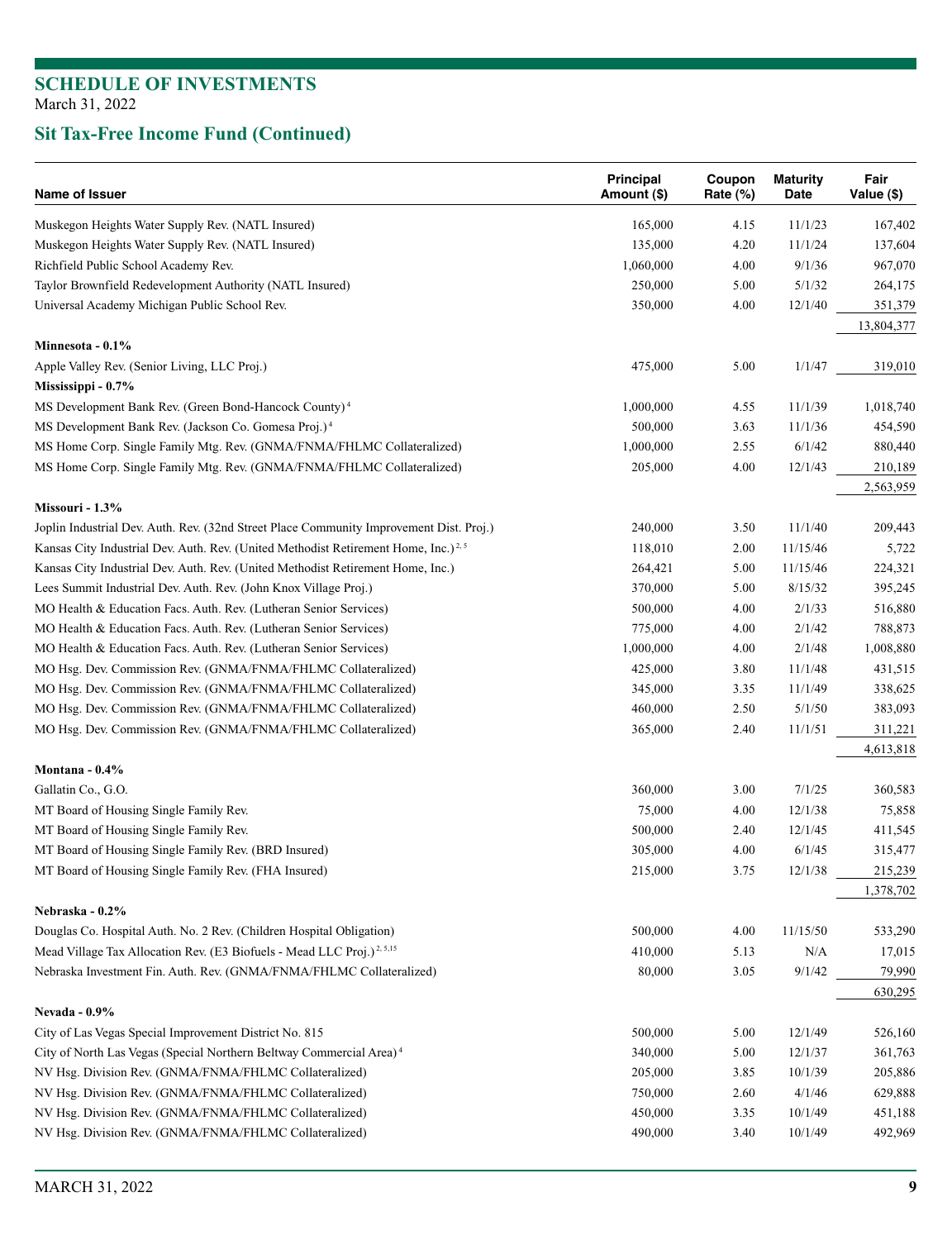| Name of Issuer                                                                       | Principal<br>Amount (\$) | Coupon<br>Rate (%) | <b>Maturity</b><br>Date | Fair<br>Value (\$) |
|--------------------------------------------------------------------------------------|--------------------------|--------------------|-------------------------|--------------------|
| NV Hsg. Division Rev. (GNMA/FNMA/FHLMC Collateralized)                               | 495,000                  | 2.45               | 10/1/51                 | 392,881            |
|                                                                                      |                          |                    |                         | 3,060,735          |
| New Hampshire - 0.7%                                                                 |                          |                    |                         |                    |
| NH Business Finance Auth. Rev. (The Vista Proj.) <sup>4</sup>                        | 310,000                  | 5.25               | 7/1/39                  | 304,116            |
| NH Business Finance Auth. Rev. (The Vista Proj.) <sup>4</sup>                        | 500,000                  | 5.63               | 7/1/46                  | 500,860            |
| NH Hsg. Fin. Auth. Rev. (Cimarron, Whittier Falls & Mars) (FHA Insured)              | 725,000                  | 4.00               | 7/1/52                  | 743,625            |
| NH Hsg. Fin. Auth. Rev. (FHA Insured)                                                | 500,000                  | 2.60               | 7/1/51                  | 406,910            |
| NH Hsg. Fin. Auth. Rev. (FHA Insured)                                                | 500,000                  | 2.85               | 7/1/61                  | 399,395            |
| New Jersey - 3.0%                                                                    |                          |                    |                         | 2,354,906          |
| NJ Economic Dev. Auth. Rev. <sup>9</sup>                                             | 500,000                  | 4.00               | 6/15/50                 | 507,615            |
| NJ Economic Dev. Auth. Rev. (North Star Academy Charter School Newark)               | 250,000                  | 5.00               | 7/15/47                 | 267,177            |
| NJ Economic Dev. Auth. Rev. (State Government Buildings Proj.) <sup>9</sup>          | 500,000                  | 5.00               | 6/15/42                 | 545,390            |
| NJ Economic Dev. Auth. Rev. (State Housing Proj.) <sup>9</sup>                       | 250,000                  | 5.00               | 6/15/37                 | 276,922            |
| NJ Economic Dev. Auth. Rev. (State Housing Proj.) <sup>9</sup>                       | 500,000                  | 5.00               | 6/15/43                 | 549,350            |
| NJ Higher Education Student Assistance Auth. Rev.                                    | 1,250,000                | 3.50               | 12/1/39                 | 1,250,963          |
| NJ Higher Education Student Assistance Auth. Rev.                                    | 1,000,000                | 4.25               | 12/1/50                 | 1,009,830          |
| NJ Hsg. & Mtg. Finance Agy. Rev.                                                     | 750,000                  | 3.95               | 11/1/43                 | 776,805            |
| NJ Hsg. & Mtg. Finance Agy. Rev.                                                     | 500,000                  | 2.63               | 11/1/56                 | 383,650            |
| NJ Hsg. & Mtg. Finance Agy. Rev. (Mciver Homes Hsg. Proj.) (FHLMC Collateralized)    | 550,000                  | 3.60               | 1/1/30                  | 554,109            |
| NJ Hsg. & Mtg. Finance Agy. Single Family Mtg. Rev.                                  | 840,000                  | 3.75               | 10/1/35                 | 848,131            |
| NJ Hsg. & Mtg. Finance Agy. Single Family Mtg. Rev.                                  | 750,000                  | 2.30               | 10/1/46                 | 594,015            |
| NJ Hsg. & Mtg. Finance Agy. Single Family Mtg. Rev.                                  | 445,000                  | 4.50               | 10/1/48                 | 467,682            |
| NJ Hsg. & Mtg. Finance Agy. Single Family Mtg. Rev.                                  | 435,000                  | 4.00               | 4/1/49                  | 439,985            |
| NJ Hsg. & Mtg. Finance Agy. Single Family Mtg. Rev.                                  | 885,000                  | 2.45               | 10/1/50                 | 819,103            |
| NJ Transportation Trust Fund Auth. Rev. <sup>9</sup>                                 | 500,000                  | 4.00               | 12/15/39                | 517,280            |
| NJ Transportation Trust Fund Auth. Rev. <sup>9</sup>                                 | 500,000                  | 5.25               | 6/15/43                 | 556,795            |
| Tobacco Settlement Financing Corp. Rev.                                              | 300,000                  | 5.00               | 6/1/46                  | 323,859            |
|                                                                                      |                          |                    |                         | 10,688,661         |
| New Mexico - 1.7%                                                                    |                          |                    |                         |                    |
| Las Vegas NM Gross Receipts Tax Rev.                                                 | 410,000                  | 4.00               | 6/1/28                  | 411,771            |
| NM Mtg. Fin. Auth. Single Family Mtg. Rev. (GNMA/FNMA/FHLMC Collateralized)          | 365,000                  | 3.85               | 7/1/43                  | 373,979            |
| NM Mtg. Fin. Auth. Single Family Mtg. Rev. (GNMA/FNMA/FHLMC Collateralized)          | 550,000                  | 3.85               | 7/1/43                  | 558,910            |
| NM Mtg. Fin. Auth. Single Family Mtg. Rev. (GNMA/FNMA/FHLMC Collateralized)          | 290,000                  | 3.80               | 9/1/46                  | 291,876            |
| NM Mtg. Fin. Auth. Single Family Mtg. Rev. (GNMA/FNMA/FHLMC Collateralized)          | 595,000                  | 4.00               | 7/1/48                  | 607,388            |
| NM Mtg. Fin. Auth. Single Family Mtg. Rev. (GNMA/FNMA/FHLMC Collateralized)          | 795,000                  | 3.35               | 7/1/49                  | 760,068            |
| NM Mtg. Fin. Auth. Single Family Mtg. Rev. (GNMA/FNMA/FHLMC Collateralized)          | 360,000                  | 4.00               | 7/1/49                  | 366,829            |
| NM Mtg. Fin. Auth. Single Family Mtg. Rev. (GNMA/FNMA/FHLMC Collateralized)          | 475,000                  | 3.00               | 7/1/50                  | 432,402            |
| NM Mtg. Fin. Auth. Single Family Mtg. Rev. (GNMA/FNMA/FHLMC Collateralized)          | 495,000                  | 2.35               | 7/1/51                  | 396,025            |
| NM Mtg. Fin. Auth. Single Family Mtg. Rev. (GNMA/FNMA/FHLMC Collateralized)          | 1,000,000                | 2.63               | 7/1/51                  | 826,200            |
| NM Mtg. Fin. Auth. Single Family Mtg. Rev. (GNMA/FNMA/FHLMC Collateralized)          | 1,000,000                | 2.80               | 9/1/52                  | 828,880            |
|                                                                                      |                          |                    |                         | 5,854,328          |
| <b>New York - 6.4%</b><br>Brookhaven Local Dev. Corp. Rev. (Jefferson's Ferry Proj.) | 675,000                  | 4.00               | 11/1/45                 | 709,398            |
| Hempstead Town Local Development Corp. Rev. (Hofstra University Proj.)               | 350,000                  | 4.00               | 7/1/33                  | 356,828            |
|                                                                                      |                          |                    |                         |                    |
| New York City Housing Development Corp. Multifamily Mtg. Rev.                        | 300,000                  | 4.05               | 11/1/41                 | 306,546            |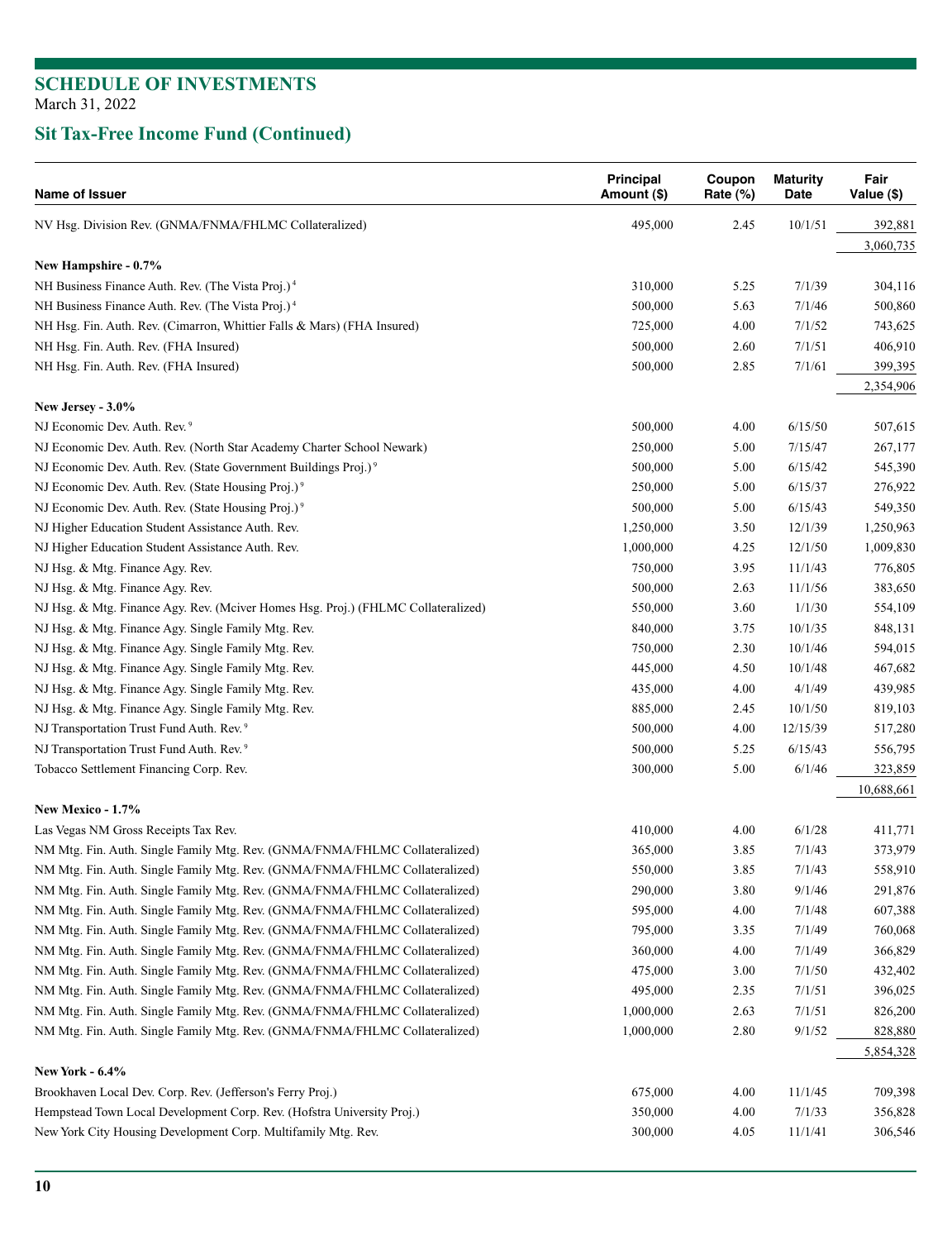| Name of Issuer                                                                                     | Principal<br>Amount (\$) | Coupon<br>Rate (%) | <b>Maturity</b><br>Date | Fair<br>Value (\$) |
|----------------------------------------------------------------------------------------------------|--------------------------|--------------------|-------------------------|--------------------|
| New York City Housing Development Corp. Multifamily Mtg. Rev.                                      | 300,000                  | 3.85               | 11/1/42                 | 304,017            |
| New York City Housing Development Corp. Multifamily Mtg. Rev.                                      | 500,000                  | 2.63               | 8/1/45                  | 412,610            |
| New York City Housing Development Corp. Multifamily Mtg. Rev.                                      | 650,000                  | 3.65               | 11/1/47                 | 628,959            |
| New York City Housing Development Corp. Multifamily Mtg. Rev.                                      | 500,000                  | 3.95               | 11/1/49                 | 502,940            |
| New York City Housing Development Corp. Multifamily Mtg. Rev.                                      | 500,000                  | 2.80               | 2/1/50                  | 408,400            |
| New York City Housing Development Corp. Multifamily Mtg. Rev.                                      | 1,000,000                | 3.25               | 8/1/51                  | 921,600            |
| New York City Housing Development Corp. Multifamily Mtg. Rev.                                      | 1,000,000                | 3.00               | 11/1/55                 | 857,830            |
| New York City Housing Development Corp. Multifamily Mtg. Rev.                                      | 1,500,000                | 2.60               | 11/1/56                 | 1,143,810          |
| New York City Housing Development Corp. Multifamily Mtg. Rev.                                      | 1,000,000                | 2.80               | 11/1/60                 | 781,890            |
| New York City Housing Development Corp. Rev.                                                       | 500,000                  | 3.80               | 11/1/37                 | 501,125            |
| New York City Municipal Water Finance Authority                                                    | 750,000                  | 5.00               | 6/15/38                 | 777,795            |
| New York Transportation Dev. Corp. Rev. (John F. Kennedy International Airport Proj.)              | 300,000                  | 4.00               | 12/1/40                 | 304,671            |
| New York Transportation Dev. Corp. Rev. (Laguardia Airport Proj.)                                  | 750,000                  | 4.00               | 10/1/30                 | 776,970            |
| NY Monroe Co. Industrial Development Corp. Rev. (St. Ann's Community Proj.)                        | 660,000                  | 4.00               | 1/1/30                  | 643,223            |
| NY Mortgage Agency Rev.                                                                            | 85,000                   | 3.75               | 10/1/42                 | 85,026             |
| NY Mortgage Agency Rev.                                                                            | 1,010,000                | 3.80               | 10/1/48                 | 1,025,736          |
| NY State Dormitory Auth. Rev. Ref. (N. Shore-Long Island Jewish Obligation)                        | 300,000                  | 5.00               | 5/1/33                  | 323,253            |
| NY State Housing Finance Agency Rev.                                                               | 500,000                  | 2.75               | 11/1/45                 | 418,275            |
| NY State Housing Finance Agency Rev.                                                               | 1,000,000                | 2.60               | 11/1/46                 | 810,420            |
| NY State Housing Finance Agency Rev.                                                               | 500,000                  | 2.85               | 11/1/51                 | 409,120            |
| NY State Housing Finance Agency Rev.                                                               | 1,000,000                | 2.75               | 11/1/56                 | 770,420            |
| NY State Housing Finance Agency Rev.                                                               | 750,000                  | 2.88               | 11/1/56                 | 605,010            |
| NY State Housing Finance Agency Rev. (Affordable Hsg. Proj.)                                       | 590,000                  | 3.75               | 11/1/37                 | 590,348            |
| NY State Housing Finance Agency Rev. (Affordable Hsg. Proj.) (FNMA/FHLMC Collateralized)           | 500,000                  | 3.65               | 11/1/34                 | 504,205            |
| NY State Housing Finance Agency Rev. (Affordable Hsg. Proj.) (GNMA/FNMA/FHLMC Collateralized)      | 500,000                  | 3.95               | 11/1/37                 | 513,020            |
| NY State Housing Finance Agency Rev. (GNMA/FNMA/FHLMC Collateralized)                              |                          | 4.10               | 11/1/41                 | 256,638            |
|                                                                                                    | 250,000                  |                    | 4/1/36                  |                    |
| NY State Mortgage Agency Rev.                                                                      | 750,000                  | 2.20               | 10/1/45                 | 662,348            |
| NY State Mortgage Agency Rev.                                                                      | 1,000,000                | 2.45               |                         | 819,220            |
| NY State Mortgage Agency Rev.                                                                      | 1,000,000                | 2.50               | 10/1/46                 | 818,730            |
| NY State Mortgage Agency Rev.                                                                      | 1,500,000                | 3.30               | 10/1/47                 | 1,413,375          |
| NY State Mortgage Agency Rev.                                                                      | 1,700,000                | 2.55               | 4/1/50                  | 1,352,707          |
| Westchester Co. Local Dev. Corp. Rev. (Purchase Senior Learning Community Inc. Proj.)              | 350,000                  | 3.60               | 7/1/29                  | 333,767            |
| Westchester Co. Local Dev. Corp. Rev. (Purchase Senior Learning Community Inc. Proj.) <sup>4</sup> | 350,000                  | 5.00               | 7/1/46                  | 349,482            |
| Western Regional Off-Track Betting Corp. Rev. 4                                                    | 500,000                  | 4.13               | 12/1/41                 | 445,610            |
| North Carolina - 1.3%                                                                              |                          |                    |                         | 22,845,322         |
| Mecklenburg Co. Rev. (Little Rock Apts)                                                            | 510,000                  | 5.38               | 1/1/36                  | 511,148            |
|                                                                                                    |                          |                    | 6/1/39                  |                    |
| NC Education Assistance Auth. Senior Bond-Student Loan Rev.                                        | 335,000                  | 3.13               |                         | 313,074            |
| NC Housing Finance Agency Rev.                                                                     | 205,000                  | 3.95               | 1/1/41                  | 210,230            |
| NC Housing Finance Agency Rev.                                                                     | 545,000                  | 4.00               | 7/1/47                  | 560,222            |
| NC Housing Finance Agency Rev. (GNMA/FNMA/FHLMC Collateralized)                                    | 1,000,000                | 3.60               | 1/1/46                  | 993,240            |
| NC Housing Finance Agency Rev. (GNMA/FNMA/FHLMC Collateralized)                                    | 215,000                  | 4.00               | 1/1/48                  | 219,362            |
| NC Housing Finance Agency Rev. (GNMA/FNMA/FHLMC Collateralized)                                    | 795,000                  | 3.63               | 7/1/49                  | 790,961            |
| NC Medical Care Comm. Rev. (Salemtowne Proj.)                                                      | 400,000                  | 5.00               | 10/1/38                 | 421,264            |
| University of North Carolina School of the Arts                                                    | 500,000                  | 3.25               | 2/1/46                  | 455,625            |
|                                                                                                    |                          |                    |                         | 4,475,126          |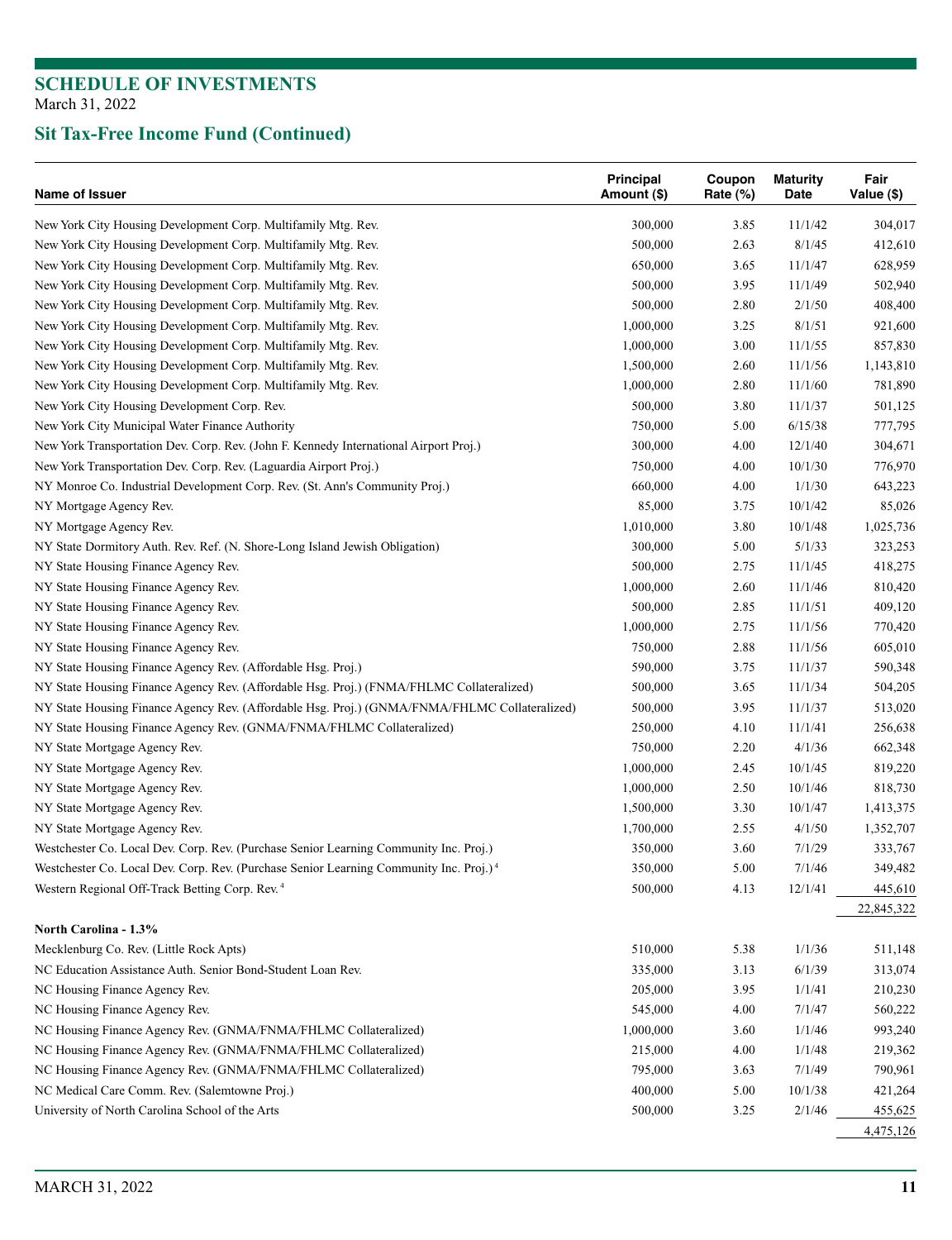| Name of Issuer                                                                                | Principal<br>Amount (\$) | Coupon<br>Rate $(\%)$ | <b>Maturity</b><br>Date | Fair<br>Value (\$) |
|-----------------------------------------------------------------------------------------------|--------------------------|-----------------------|-------------------------|--------------------|
| North Dakota - 0.6%                                                                           |                          |                       |                         |                    |
| ND Housing Finance Agency Rev.                                                                | 225,000                  | 3.85                  | 1/1/42                  | 227,027            |
| ND Housing Finance Agency Rev.                                                                | 500,000                  | 3.65                  | 7/1/42                  | 499,133            |
| ND Housing Finance Agency Rev.                                                                | 1,000,000                | 2.50                  | 7/1/44                  | 850,660            |
| ND Housing Finance Agency Rev.                                                                | 500,000                  | 4.00                  | 1/1/53                  | 525,932            |
|                                                                                               |                          |                       |                         | 2,102,752          |
| Ohio - 3.1%                                                                                   |                          |                       |                         |                    |
| Cleveland-Cuyahoga County Port Auth. Rev. (Cleveland Museum of Natural History Proj.)         | 500,000                  | 4.00                  | 7/1/46                  | 536,620            |
| Cleveland-Cuyahoga County Port Auth. Tax Allocation (Flats East Bank Proj.) <sup>4</sup>      | 500,000                  | 4.00                  | 12/1/55                 | 459,275            |
| Cleveland-Cuyahoga County Port Auth. Tax Allocation (Flats East Bank Proj.) <sup>4</sup>      | 500,000                  | 4.50                  | 12/1/55                 | 475,850            |
| Columbus-Franklin Co. Finance Auth. Rev. (Beulah Park Phase 1 Proj.)                          | 840,000                  | 4.00                  | 5/15/49                 | 872,962            |
| Franklin Co. Health Care Facs. Rev. (Ohio Living Communities)                                 | 1,000,000                | 4.00                  | 7/1/45                  | 1,028,260          |
| Lake Co. Port & Economic Dev. Auth. Rev. (Tapestry Wickliffe Proj.) <sup>2,4,5</sup>          | 250,000                  | 6.50                  | 12/1/37                 | 85,000             |
| Liberty Community Infrastructure Financing Auth. Special Assessment                           | 500,000                  | 3.13                  | 12/1/46                 | 478,555            |
| Lucas Metro Hsg. Auth.                                                                        | 500,000                  | 5.00                  | 11/1/36                 | 526,615            |
| OH Higher Educational Facs. Commission Rev. (Tiffin University Proj.)                         | 1,045,000                | 4.00                  | 11/1/49                 | 954,513            |
| OH Housing Finance Agency Rev.                                                                | 1,910,000                | 2.45                  | 9/1/51                  | 1,507,697          |
| OH Housing Finance Agency Rev. (GNMA/FNMA Collateralized)                                     | 215,000                  | 4.05                  | 3/1/37                  | 218,442            |
| OH Housing Finance Agency Rev. (GNMA/FNMA/FHLMC Collateralized)                               | 270,000                  | 3.35                  | 9/1/39                  | 270,049            |
| OH Housing Finance Agency Rev. (GNMA/FNMA/FHLMC Collateralized)                               | 2,000,000                | 2.85                  | 9/1/46                  | 1,762,880          |
| OH Housing Finance Agency Rev. (GNMA/FNMA/FHLMC Collateralized)                               | 400,000                  | 4.00                  | 9/1/48                  | 404,852            |
| OH Housing Finance Agency Rev. (GNMA/FNMA/FHLMC Collateralized)                               | 350,000                  | 4.00                  | 3/1/49                  | 355,323            |
| OH Housing Finance Agency Rev. (GNMA/FNMA/FHLMC Collateralized)                               | 995,000                  | 2.75                  | 9/1/51                  | 828,059            |
| Toledo-Lucas Co. Port Auth. Rev. (University of Toledo Parking Proj.)                         | 350,000                  | 4.00                  | 1/1/46                  | 346,272            |
|                                                                                               |                          |                       |                         | 11,111,224         |
| Oklahoma - 0.3%                                                                               |                          |                       |                         |                    |
| Oklahoma Dev. Finance Auth. Rev. (Oklahoma City University Proj.)                             | 1,000,000                | 5.00                  | 8/1/49                  | 1,069,160          |
| Oregon - 1.5%                                                                                 |                          |                       |                         |                    |
| Clackamas Co. Hospital Facs. Auth. Rev. (Rose Villa Proj.)                                    | 500,000                  | 5.38                  | 11/15/55                | 523,735            |
| Clackamas Co. Hsg. Auth. Rev. (Easton Ridge Apts. Proj.)                                      | 350,000                  | 3.50                  | 9/1/33                  | 350,966            |
| Marion Co. School District No.1 Gervais G.O.                                                  | 500,000                  | 4.00                  | 6/1/33                  | 500,765            |
| OR Hsg. & Community Services Dept. Rev.                                                       | 175,000                  | 3.80                  | 7/1/34                  | 179,154            |
| OR Hsg. & Community Services Dept. Rev. (Single Family Mtg. Program)                          | 295,000                  | 4.00                  | 7/1/38                  | 295,693            |
| OR Hsg. & Community Services Dept. Rev. (Single Family Mtg. Program)                          | 500,000                  | 2.35                  | 1/1/44                  | 414,395            |
| OR Hsg. & Community Services Dept. Rev. (Single Family Mtg. Program)                          | 1,000,000                | 2.38                  | 1/1/45                  | 820,920            |
| OR Hsg. & Community Services Dept. Rev. (Single Family Mtg. Program)                          | 295,000                  | 3.75                  | 7/1/48                  | 297,519            |
| OR State Ref G.O. (Veterans Welfare Service)                                                  | 1,000,000                | 3.90                  | 12/1/39                 | 1,012,220          |
| Polk Co. Hospital Fac. Auth. Rev. (Dallas Retirement Village Proj.)                           | 500,000                  | 5.13                  | 7/1/55                  | 459,385            |
| Yamhill County Hospital Auth. Rev. (Friendsview)                                              | 350,000                  | 5.00                  | 11/15/56                | 348,835            |
|                                                                                               |                          |                       |                         | 5,203,587          |
| Pennsylvania - 2.2%                                                                           |                          |                       |                         |                    |
| Butler Co. General Authority Rev. (School District Proj.) (AGM G.O. of District) <sup>1</sup> | 465,000                  | 0.84                  | 10/1/34                 | 451,092            |
| Chester Co. Health & Education Fac. Auth. Rev. (The Devereux Foundation)                      | 475,000                  | 3.00                  | 11/1/30                 | 468,597            |
| Dauphin Co. General Auth. Rev. (Harrisburg University Science Technology) <sup>4</sup>        | 100,000                  | 4.00                  | 10/15/22                | 100,453            |
| PA Higher Educational Assistance Agy. Rev.                                                    | 485,000                  | 2.63                  | 6/1/42                  | 442,305            |
| PA Higher Educational Facs. Auth. Rev. (La Salle University)                                  | 280,000                  | 5.00                  | 5/1/42                  | 281,053            |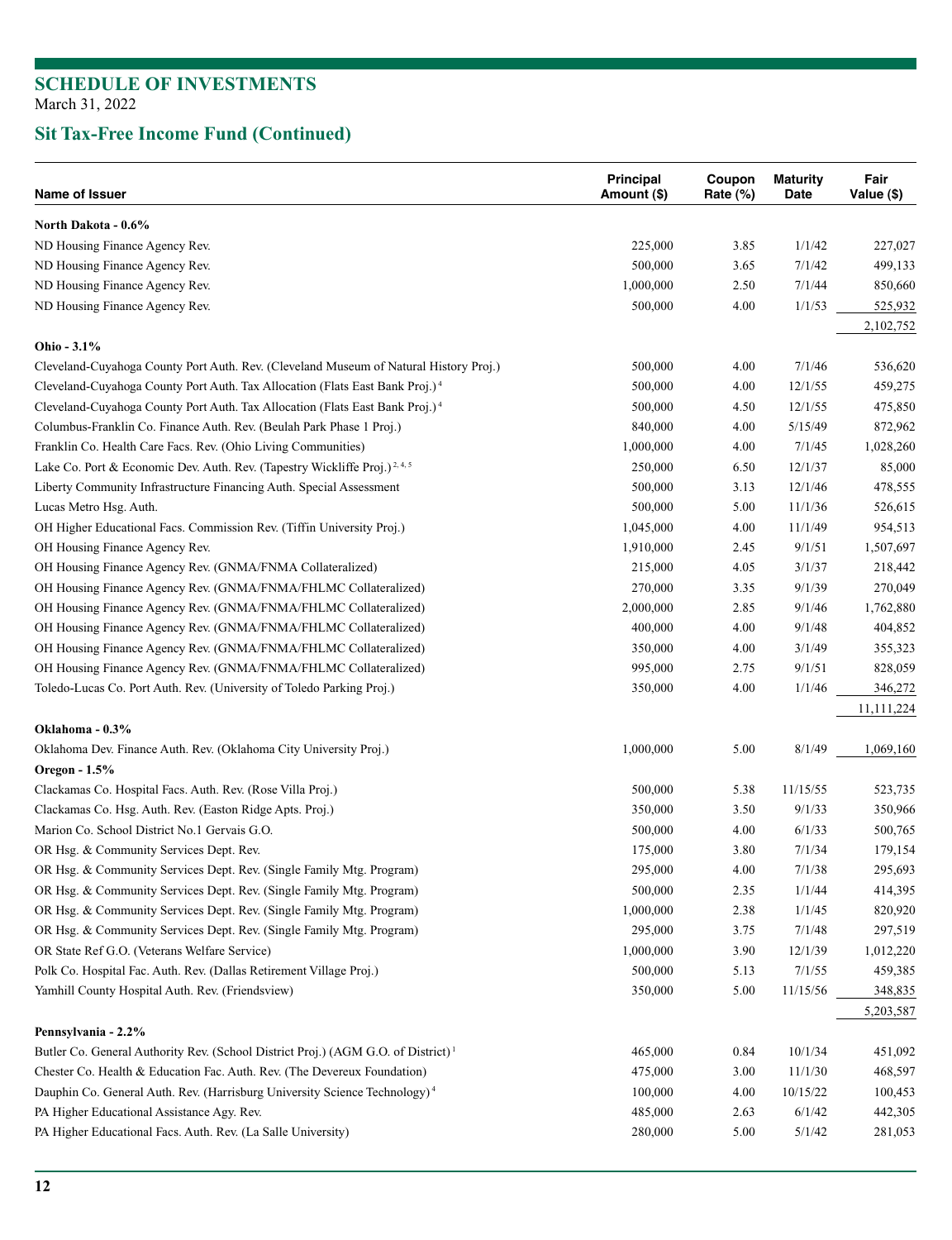| PA Hsg. Finance Agy. Rev.<br>765,000<br>10/1/42<br>771,304<br>3.65<br>PA Hsg. Finance Agy. Rev.<br>500,000<br>3.00<br>10/1/46<br>452,760<br>PA Hsg. Finance Agy. Rev.<br>4.00<br>10/1/46<br>118,019<br>115,000<br>PA Hsg. Finance Agy. Rev.<br>1,000,000<br>3.40<br>10/1/49<br>964,530<br>PA Hsg. Finance Agy. Rev.<br>1,000,000<br>2.55<br>10/1/51<br>796,210<br>PA Turnpike Commission Rev. Capital Appreciation <sup>6</sup><br>1,250,000<br>5.00<br>12/1/38<br>1,425,425<br>Philadelphia Industrial Dev. Auth. Rev. (Charter School Proj.)<br>350,000<br>5.63<br>8/1/36<br>369,939<br>Southcentral General Auth. Rev. (York College of Pennsylvania)<br>500,000<br>4.00<br>11/1/37<br>531,255<br>11/15/46<br>West Cornwall Township Municipal Auth. Rev. (Lebanon Valley Brethren Home Proj.)<br>525,000<br>4.00<br>544,084<br>7,717,026<br>Rhode Island - 0.4%<br>RI Hsg. & Mortgage Finance Corp. Rev.<br>250,000<br>3.90<br>10/1/37<br>251,097<br>4/1/45<br>RI Hsg. & Mortgage Finance Corp. Rev.<br>500,000<br>2.80<br>426,805<br>12/1/37<br>RI Student Loan Auth. Rev.<br>655,000<br>3.63<br>634,060<br>1,311,962<br>South Carolina - 0.9%<br>Berkeley Co. Nexton Improvement District Special Assessment<br>350,000<br>4.25<br>11/1/40<br>361,305<br>SC Jobs-Economic Dev. Auth. Rev. (Bishop Gadsden Episcopal Retirement Community)<br>500,000<br>4.00<br>4/1/54<br>500,905<br>SC Jobs-Economic Dev. Auth. Rev. (Bon Secours Mercy Health, Inc.)<br>750,000<br>4.00<br>12/1/44<br>771,083<br>500,000<br>8.75<br>7/1/25<br>499,675<br>SC Jobs-Economic Dev. Auth. Rev. (Kiawah Life Plan Village, Inc. Proj.) <sup>4</sup><br>SC Public Service Auth. Rev. (Santee Cooper)<br>250,000<br>5.00<br>12/1/38<br>264,215<br>5.75<br>12/1/43<br>SC Public Service Auth. Rev. (Santee Cooper)<br>500,000<br>532,405<br>7/1/45<br>SC State Hsg. Finance & Dev. Auth. Rev.<br>470,000<br>3.05<br>434,087<br>3,363,675<br>South Dakota - 0.4%<br>9/1/40<br>SD Health & Educational Facs. Auth. Rev. (Westhills Village Retirement Community)<br>500,000<br>5.00<br>536,780<br>SD Housing Dev. Auth. Rev.<br>1,000,000<br>2.50<br>11/1/42<br>864,600<br>1,401,380<br>Tennessee - 2.6%<br>Franklin Health & Education Facs. Board Rev. (Provision Cares Proton Therapy Center) <sup>2, 4, 5</sup><br>500,000<br>6.50<br>6/1/27<br>135,000<br>4.00<br>Metropolitan Govt. Nashville & Davidson County Health & Edu. Facs. Board Rev. (Blakford at Green Hills)<br>895,000<br>11/1/45<br>885,531<br>Nashville Metropolitan Dev. & Hsg. Agency Tax Allocation <sup>4</sup><br>300,000<br>5.13<br>6/1/36<br>319,593<br>N/A<br>Shelby Co. Health, Education & Hsg. Facs. Rev. (CME Memphis Apts. Proj.) <sup>2,5,15</sup><br>1,850,000<br>5.35<br>4,625<br>Shelby Co. Health, Education & Hsg. Facs. Rev. (CME Memphis Apts. Proj.) <sup>2,5</sup><br>7,875,000<br>1/1/29<br>19,688<br>5.55<br>Shelby Co. Health, Education & Hsg. Facs. Rev. (CME Memphis Apts. Proj.) <sup>2,5</sup><br>1,630,000<br>6.00<br>1/1/29<br>16<br>650,000<br>Shelby Co. Health, Education & Hsg. Facs. Rev. (The Farms at Bailey Station Proj.)<br>5.50<br>10/1/39<br>645,664<br>500,000<br>TN Hsg. Dev. Agency Rev.<br>2.55<br>7/1/46<br>424,800<br>TN Hsg. Dev. Agency. Rev.<br>235,000<br>3.60<br>1/1/31<br>235,797<br>7/1/35<br>TN Hsg. Dev. Agency. Rev.<br>235,000<br>3.88<br>237,456<br>7/1/35<br>TN Hsg. Dev. Agency. Rev.<br>120,000<br>3.95<br>121,724<br>7/1/39<br>TN Hsg. Dev. Agency. Rev.<br>215,000<br>4.00<br>217,369<br>TN Hsg. Dev. Agency. Rev.<br>310,000<br>3.85<br>7/1/42<br>315,574<br>TN Hsg. Dev. Agency. Rev.<br>300,000<br>3.90<br>7/1/42<br>311,523<br>TN Hsg. Dev. Agency. Rev.<br>705,000<br>4.00<br>7/1/44<br>716,139<br>970,000<br>TN Hsg. Dev. Agency. Rev.<br>2.55<br>1/1/45<br>833,676<br>TN Hsg. Dev. Agency. Rev.<br>1,500,000<br>2.38<br>7/1/46<br>1,218,735 | Name of Issuer | Principal<br>Amount (\$) | Coupon<br>Rate (%) | <b>Maturity</b><br>Date | Fair<br>Value (\$) |
|--------------------------------------------------------------------------------------------------------------------------------------------------------------------------------------------------------------------------------------------------------------------------------------------------------------------------------------------------------------------------------------------------------------------------------------------------------------------------------------------------------------------------------------------------------------------------------------------------------------------------------------------------------------------------------------------------------------------------------------------------------------------------------------------------------------------------------------------------------------------------------------------------------------------------------------------------------------------------------------------------------------------------------------------------------------------------------------------------------------------------------------------------------------------------------------------------------------------------------------------------------------------------------------------------------------------------------------------------------------------------------------------------------------------------------------------------------------------------------------------------------------------------------------------------------------------------------------------------------------------------------------------------------------------------------------------------------------------------------------------------------------------------------------------------------------------------------------------------------------------------------------------------------------------------------------------------------------------------------------------------------------------------------------------------------------------------------------------------------------------------------------------------------------------------------------------------------------------------------------------------------------------------------------------------------------------------------------------------------------------------------------------------------------------------------------------------------------------------------------------------------------------------------------------------------------------------------------------------------------------------------------------------------------------------------------------------------------------------------------------------------------------------------------------------------------------------------------------------------------------------------------------------------------------------------------------------------------------------------------------------------------------------------------------------------------------------------------------------------------------------------------------------------------------------------------------------------------------------------------------------------------------------------------------------------------------------------------------------------------------------------------------------------------------------------------------------------------------------------------------------------------------------------------------------------------------------------------------------------------------------------------------------------------------------------------------------------------------------------------------------------------------------------------------------------------------------------------------------------------------------|----------------|--------------------------|--------------------|-------------------------|--------------------|
|                                                                                                                                                                                                                                                                                                                                                                                                                                                                                                                                                                                                                                                                                                                                                                                                                                                                                                                                                                                                                                                                                                                                                                                                                                                                                                                                                                                                                                                                                                                                                                                                                                                                                                                                                                                                                                                                                                                                                                                                                                                                                                                                                                                                                                                                                                                                                                                                                                                                                                                                                                                                                                                                                                                                                                                                                                                                                                                                                                                                                                                                                                                                                                                                                                                                                                                                                                                                                                                                                                                                                                                                                                                                                                                                                                                                                                                                          |                |                          |                    |                         |                    |
|                                                                                                                                                                                                                                                                                                                                                                                                                                                                                                                                                                                                                                                                                                                                                                                                                                                                                                                                                                                                                                                                                                                                                                                                                                                                                                                                                                                                                                                                                                                                                                                                                                                                                                                                                                                                                                                                                                                                                                                                                                                                                                                                                                                                                                                                                                                                                                                                                                                                                                                                                                                                                                                                                                                                                                                                                                                                                                                                                                                                                                                                                                                                                                                                                                                                                                                                                                                                                                                                                                                                                                                                                                                                                                                                                                                                                                                                          |                |                          |                    |                         |                    |
|                                                                                                                                                                                                                                                                                                                                                                                                                                                                                                                                                                                                                                                                                                                                                                                                                                                                                                                                                                                                                                                                                                                                                                                                                                                                                                                                                                                                                                                                                                                                                                                                                                                                                                                                                                                                                                                                                                                                                                                                                                                                                                                                                                                                                                                                                                                                                                                                                                                                                                                                                                                                                                                                                                                                                                                                                                                                                                                                                                                                                                                                                                                                                                                                                                                                                                                                                                                                                                                                                                                                                                                                                                                                                                                                                                                                                                                                          |                |                          |                    |                         |                    |
|                                                                                                                                                                                                                                                                                                                                                                                                                                                                                                                                                                                                                                                                                                                                                                                                                                                                                                                                                                                                                                                                                                                                                                                                                                                                                                                                                                                                                                                                                                                                                                                                                                                                                                                                                                                                                                                                                                                                                                                                                                                                                                                                                                                                                                                                                                                                                                                                                                                                                                                                                                                                                                                                                                                                                                                                                                                                                                                                                                                                                                                                                                                                                                                                                                                                                                                                                                                                                                                                                                                                                                                                                                                                                                                                                                                                                                                                          |                |                          |                    |                         |                    |
|                                                                                                                                                                                                                                                                                                                                                                                                                                                                                                                                                                                                                                                                                                                                                                                                                                                                                                                                                                                                                                                                                                                                                                                                                                                                                                                                                                                                                                                                                                                                                                                                                                                                                                                                                                                                                                                                                                                                                                                                                                                                                                                                                                                                                                                                                                                                                                                                                                                                                                                                                                                                                                                                                                                                                                                                                                                                                                                                                                                                                                                                                                                                                                                                                                                                                                                                                                                                                                                                                                                                                                                                                                                                                                                                                                                                                                                                          |                |                          |                    |                         |                    |
|                                                                                                                                                                                                                                                                                                                                                                                                                                                                                                                                                                                                                                                                                                                                                                                                                                                                                                                                                                                                                                                                                                                                                                                                                                                                                                                                                                                                                                                                                                                                                                                                                                                                                                                                                                                                                                                                                                                                                                                                                                                                                                                                                                                                                                                                                                                                                                                                                                                                                                                                                                                                                                                                                                                                                                                                                                                                                                                                                                                                                                                                                                                                                                                                                                                                                                                                                                                                                                                                                                                                                                                                                                                                                                                                                                                                                                                                          |                |                          |                    |                         |                    |
|                                                                                                                                                                                                                                                                                                                                                                                                                                                                                                                                                                                                                                                                                                                                                                                                                                                                                                                                                                                                                                                                                                                                                                                                                                                                                                                                                                                                                                                                                                                                                                                                                                                                                                                                                                                                                                                                                                                                                                                                                                                                                                                                                                                                                                                                                                                                                                                                                                                                                                                                                                                                                                                                                                                                                                                                                                                                                                                                                                                                                                                                                                                                                                                                                                                                                                                                                                                                                                                                                                                                                                                                                                                                                                                                                                                                                                                                          |                |                          |                    |                         |                    |
|                                                                                                                                                                                                                                                                                                                                                                                                                                                                                                                                                                                                                                                                                                                                                                                                                                                                                                                                                                                                                                                                                                                                                                                                                                                                                                                                                                                                                                                                                                                                                                                                                                                                                                                                                                                                                                                                                                                                                                                                                                                                                                                                                                                                                                                                                                                                                                                                                                                                                                                                                                                                                                                                                                                                                                                                                                                                                                                                                                                                                                                                                                                                                                                                                                                                                                                                                                                                                                                                                                                                                                                                                                                                                                                                                                                                                                                                          |                |                          |                    |                         |                    |
|                                                                                                                                                                                                                                                                                                                                                                                                                                                                                                                                                                                                                                                                                                                                                                                                                                                                                                                                                                                                                                                                                                                                                                                                                                                                                                                                                                                                                                                                                                                                                                                                                                                                                                                                                                                                                                                                                                                                                                                                                                                                                                                                                                                                                                                                                                                                                                                                                                                                                                                                                                                                                                                                                                                                                                                                                                                                                                                                                                                                                                                                                                                                                                                                                                                                                                                                                                                                                                                                                                                                                                                                                                                                                                                                                                                                                                                                          |                |                          |                    |                         |                    |
|                                                                                                                                                                                                                                                                                                                                                                                                                                                                                                                                                                                                                                                                                                                                                                                                                                                                                                                                                                                                                                                                                                                                                                                                                                                                                                                                                                                                                                                                                                                                                                                                                                                                                                                                                                                                                                                                                                                                                                                                                                                                                                                                                                                                                                                                                                                                                                                                                                                                                                                                                                                                                                                                                                                                                                                                                                                                                                                                                                                                                                                                                                                                                                                                                                                                                                                                                                                                                                                                                                                                                                                                                                                                                                                                                                                                                                                                          |                |                          |                    |                         |                    |
|                                                                                                                                                                                                                                                                                                                                                                                                                                                                                                                                                                                                                                                                                                                                                                                                                                                                                                                                                                                                                                                                                                                                                                                                                                                                                                                                                                                                                                                                                                                                                                                                                                                                                                                                                                                                                                                                                                                                                                                                                                                                                                                                                                                                                                                                                                                                                                                                                                                                                                                                                                                                                                                                                                                                                                                                                                                                                                                                                                                                                                                                                                                                                                                                                                                                                                                                                                                                                                                                                                                                                                                                                                                                                                                                                                                                                                                                          |                |                          |                    |                         |                    |
|                                                                                                                                                                                                                                                                                                                                                                                                                                                                                                                                                                                                                                                                                                                                                                                                                                                                                                                                                                                                                                                                                                                                                                                                                                                                                                                                                                                                                                                                                                                                                                                                                                                                                                                                                                                                                                                                                                                                                                                                                                                                                                                                                                                                                                                                                                                                                                                                                                                                                                                                                                                                                                                                                                                                                                                                                                                                                                                                                                                                                                                                                                                                                                                                                                                                                                                                                                                                                                                                                                                                                                                                                                                                                                                                                                                                                                                                          |                |                          |                    |                         |                    |
|                                                                                                                                                                                                                                                                                                                                                                                                                                                                                                                                                                                                                                                                                                                                                                                                                                                                                                                                                                                                                                                                                                                                                                                                                                                                                                                                                                                                                                                                                                                                                                                                                                                                                                                                                                                                                                                                                                                                                                                                                                                                                                                                                                                                                                                                                                                                                                                                                                                                                                                                                                                                                                                                                                                                                                                                                                                                                                                                                                                                                                                                                                                                                                                                                                                                                                                                                                                                                                                                                                                                                                                                                                                                                                                                                                                                                                                                          |                |                          |                    |                         |                    |
|                                                                                                                                                                                                                                                                                                                                                                                                                                                                                                                                                                                                                                                                                                                                                                                                                                                                                                                                                                                                                                                                                                                                                                                                                                                                                                                                                                                                                                                                                                                                                                                                                                                                                                                                                                                                                                                                                                                                                                                                                                                                                                                                                                                                                                                                                                                                                                                                                                                                                                                                                                                                                                                                                                                                                                                                                                                                                                                                                                                                                                                                                                                                                                                                                                                                                                                                                                                                                                                                                                                                                                                                                                                                                                                                                                                                                                                                          |                |                          |                    |                         |                    |
|                                                                                                                                                                                                                                                                                                                                                                                                                                                                                                                                                                                                                                                                                                                                                                                                                                                                                                                                                                                                                                                                                                                                                                                                                                                                                                                                                                                                                                                                                                                                                                                                                                                                                                                                                                                                                                                                                                                                                                                                                                                                                                                                                                                                                                                                                                                                                                                                                                                                                                                                                                                                                                                                                                                                                                                                                                                                                                                                                                                                                                                                                                                                                                                                                                                                                                                                                                                                                                                                                                                                                                                                                                                                                                                                                                                                                                                                          |                |                          |                    |                         |                    |
|                                                                                                                                                                                                                                                                                                                                                                                                                                                                                                                                                                                                                                                                                                                                                                                                                                                                                                                                                                                                                                                                                                                                                                                                                                                                                                                                                                                                                                                                                                                                                                                                                                                                                                                                                                                                                                                                                                                                                                                                                                                                                                                                                                                                                                                                                                                                                                                                                                                                                                                                                                                                                                                                                                                                                                                                                                                                                                                                                                                                                                                                                                                                                                                                                                                                                                                                                                                                                                                                                                                                                                                                                                                                                                                                                                                                                                                                          |                |                          |                    |                         |                    |
|                                                                                                                                                                                                                                                                                                                                                                                                                                                                                                                                                                                                                                                                                                                                                                                                                                                                                                                                                                                                                                                                                                                                                                                                                                                                                                                                                                                                                                                                                                                                                                                                                                                                                                                                                                                                                                                                                                                                                                                                                                                                                                                                                                                                                                                                                                                                                                                                                                                                                                                                                                                                                                                                                                                                                                                                                                                                                                                                                                                                                                                                                                                                                                                                                                                                                                                                                                                                                                                                                                                                                                                                                                                                                                                                                                                                                                                                          |                |                          |                    |                         |                    |
|                                                                                                                                                                                                                                                                                                                                                                                                                                                                                                                                                                                                                                                                                                                                                                                                                                                                                                                                                                                                                                                                                                                                                                                                                                                                                                                                                                                                                                                                                                                                                                                                                                                                                                                                                                                                                                                                                                                                                                                                                                                                                                                                                                                                                                                                                                                                                                                                                                                                                                                                                                                                                                                                                                                                                                                                                                                                                                                                                                                                                                                                                                                                                                                                                                                                                                                                                                                                                                                                                                                                                                                                                                                                                                                                                                                                                                                                          |                |                          |                    |                         |                    |
|                                                                                                                                                                                                                                                                                                                                                                                                                                                                                                                                                                                                                                                                                                                                                                                                                                                                                                                                                                                                                                                                                                                                                                                                                                                                                                                                                                                                                                                                                                                                                                                                                                                                                                                                                                                                                                                                                                                                                                                                                                                                                                                                                                                                                                                                                                                                                                                                                                                                                                                                                                                                                                                                                                                                                                                                                                                                                                                                                                                                                                                                                                                                                                                                                                                                                                                                                                                                                                                                                                                                                                                                                                                                                                                                                                                                                                                                          |                |                          |                    |                         |                    |
|                                                                                                                                                                                                                                                                                                                                                                                                                                                                                                                                                                                                                                                                                                                                                                                                                                                                                                                                                                                                                                                                                                                                                                                                                                                                                                                                                                                                                                                                                                                                                                                                                                                                                                                                                                                                                                                                                                                                                                                                                                                                                                                                                                                                                                                                                                                                                                                                                                                                                                                                                                                                                                                                                                                                                                                                                                                                                                                                                                                                                                                                                                                                                                                                                                                                                                                                                                                                                                                                                                                                                                                                                                                                                                                                                                                                                                                                          |                |                          |                    |                         |                    |
|                                                                                                                                                                                                                                                                                                                                                                                                                                                                                                                                                                                                                                                                                                                                                                                                                                                                                                                                                                                                                                                                                                                                                                                                                                                                                                                                                                                                                                                                                                                                                                                                                                                                                                                                                                                                                                                                                                                                                                                                                                                                                                                                                                                                                                                                                                                                                                                                                                                                                                                                                                                                                                                                                                                                                                                                                                                                                                                                                                                                                                                                                                                                                                                                                                                                                                                                                                                                                                                                                                                                                                                                                                                                                                                                                                                                                                                                          |                |                          |                    |                         |                    |
|                                                                                                                                                                                                                                                                                                                                                                                                                                                                                                                                                                                                                                                                                                                                                                                                                                                                                                                                                                                                                                                                                                                                                                                                                                                                                                                                                                                                                                                                                                                                                                                                                                                                                                                                                                                                                                                                                                                                                                                                                                                                                                                                                                                                                                                                                                                                                                                                                                                                                                                                                                                                                                                                                                                                                                                                                                                                                                                                                                                                                                                                                                                                                                                                                                                                                                                                                                                                                                                                                                                                                                                                                                                                                                                                                                                                                                                                          |                |                          |                    |                         |                    |
|                                                                                                                                                                                                                                                                                                                                                                                                                                                                                                                                                                                                                                                                                                                                                                                                                                                                                                                                                                                                                                                                                                                                                                                                                                                                                                                                                                                                                                                                                                                                                                                                                                                                                                                                                                                                                                                                                                                                                                                                                                                                                                                                                                                                                                                                                                                                                                                                                                                                                                                                                                                                                                                                                                                                                                                                                                                                                                                                                                                                                                                                                                                                                                                                                                                                                                                                                                                                                                                                                                                                                                                                                                                                                                                                                                                                                                                                          |                |                          |                    |                         |                    |
|                                                                                                                                                                                                                                                                                                                                                                                                                                                                                                                                                                                                                                                                                                                                                                                                                                                                                                                                                                                                                                                                                                                                                                                                                                                                                                                                                                                                                                                                                                                                                                                                                                                                                                                                                                                                                                                                                                                                                                                                                                                                                                                                                                                                                                                                                                                                                                                                                                                                                                                                                                                                                                                                                                                                                                                                                                                                                                                                                                                                                                                                                                                                                                                                                                                                                                                                                                                                                                                                                                                                                                                                                                                                                                                                                                                                                                                                          |                |                          |                    |                         |                    |
|                                                                                                                                                                                                                                                                                                                                                                                                                                                                                                                                                                                                                                                                                                                                                                                                                                                                                                                                                                                                                                                                                                                                                                                                                                                                                                                                                                                                                                                                                                                                                                                                                                                                                                                                                                                                                                                                                                                                                                                                                                                                                                                                                                                                                                                                                                                                                                                                                                                                                                                                                                                                                                                                                                                                                                                                                                                                                                                                                                                                                                                                                                                                                                                                                                                                                                                                                                                                                                                                                                                                                                                                                                                                                                                                                                                                                                                                          |                |                          |                    |                         |                    |
|                                                                                                                                                                                                                                                                                                                                                                                                                                                                                                                                                                                                                                                                                                                                                                                                                                                                                                                                                                                                                                                                                                                                                                                                                                                                                                                                                                                                                                                                                                                                                                                                                                                                                                                                                                                                                                                                                                                                                                                                                                                                                                                                                                                                                                                                                                                                                                                                                                                                                                                                                                                                                                                                                                                                                                                                                                                                                                                                                                                                                                                                                                                                                                                                                                                                                                                                                                                                                                                                                                                                                                                                                                                                                                                                                                                                                                                                          |                |                          |                    |                         |                    |
|                                                                                                                                                                                                                                                                                                                                                                                                                                                                                                                                                                                                                                                                                                                                                                                                                                                                                                                                                                                                                                                                                                                                                                                                                                                                                                                                                                                                                                                                                                                                                                                                                                                                                                                                                                                                                                                                                                                                                                                                                                                                                                                                                                                                                                                                                                                                                                                                                                                                                                                                                                                                                                                                                                                                                                                                                                                                                                                                                                                                                                                                                                                                                                                                                                                                                                                                                                                                                                                                                                                                                                                                                                                                                                                                                                                                                                                                          |                |                          |                    |                         |                    |
|                                                                                                                                                                                                                                                                                                                                                                                                                                                                                                                                                                                                                                                                                                                                                                                                                                                                                                                                                                                                                                                                                                                                                                                                                                                                                                                                                                                                                                                                                                                                                                                                                                                                                                                                                                                                                                                                                                                                                                                                                                                                                                                                                                                                                                                                                                                                                                                                                                                                                                                                                                                                                                                                                                                                                                                                                                                                                                                                                                                                                                                                                                                                                                                                                                                                                                                                                                                                                                                                                                                                                                                                                                                                                                                                                                                                                                                                          |                |                          |                    |                         |                    |
|                                                                                                                                                                                                                                                                                                                                                                                                                                                                                                                                                                                                                                                                                                                                                                                                                                                                                                                                                                                                                                                                                                                                                                                                                                                                                                                                                                                                                                                                                                                                                                                                                                                                                                                                                                                                                                                                                                                                                                                                                                                                                                                                                                                                                                                                                                                                                                                                                                                                                                                                                                                                                                                                                                                                                                                                                                                                                                                                                                                                                                                                                                                                                                                                                                                                                                                                                                                                                                                                                                                                                                                                                                                                                                                                                                                                                                                                          |                |                          |                    |                         |                    |
|                                                                                                                                                                                                                                                                                                                                                                                                                                                                                                                                                                                                                                                                                                                                                                                                                                                                                                                                                                                                                                                                                                                                                                                                                                                                                                                                                                                                                                                                                                                                                                                                                                                                                                                                                                                                                                                                                                                                                                                                                                                                                                                                                                                                                                                                                                                                                                                                                                                                                                                                                                                                                                                                                                                                                                                                                                                                                                                                                                                                                                                                                                                                                                                                                                                                                                                                                                                                                                                                                                                                                                                                                                                                                                                                                                                                                                                                          |                |                          |                    |                         |                    |
|                                                                                                                                                                                                                                                                                                                                                                                                                                                                                                                                                                                                                                                                                                                                                                                                                                                                                                                                                                                                                                                                                                                                                                                                                                                                                                                                                                                                                                                                                                                                                                                                                                                                                                                                                                                                                                                                                                                                                                                                                                                                                                                                                                                                                                                                                                                                                                                                                                                                                                                                                                                                                                                                                                                                                                                                                                                                                                                                                                                                                                                                                                                                                                                                                                                                                                                                                                                                                                                                                                                                                                                                                                                                                                                                                                                                                                                                          |                |                          |                    |                         |                    |
|                                                                                                                                                                                                                                                                                                                                                                                                                                                                                                                                                                                                                                                                                                                                                                                                                                                                                                                                                                                                                                                                                                                                                                                                                                                                                                                                                                                                                                                                                                                                                                                                                                                                                                                                                                                                                                                                                                                                                                                                                                                                                                                                                                                                                                                                                                                                                                                                                                                                                                                                                                                                                                                                                                                                                                                                                                                                                                                                                                                                                                                                                                                                                                                                                                                                                                                                                                                                                                                                                                                                                                                                                                                                                                                                                                                                                                                                          |                |                          |                    |                         |                    |
|                                                                                                                                                                                                                                                                                                                                                                                                                                                                                                                                                                                                                                                                                                                                                                                                                                                                                                                                                                                                                                                                                                                                                                                                                                                                                                                                                                                                                                                                                                                                                                                                                                                                                                                                                                                                                                                                                                                                                                                                                                                                                                                                                                                                                                                                                                                                                                                                                                                                                                                                                                                                                                                                                                                                                                                                                                                                                                                                                                                                                                                                                                                                                                                                                                                                                                                                                                                                                                                                                                                                                                                                                                                                                                                                                                                                                                                                          |                |                          |                    |                         |                    |
|                                                                                                                                                                                                                                                                                                                                                                                                                                                                                                                                                                                                                                                                                                                                                                                                                                                                                                                                                                                                                                                                                                                                                                                                                                                                                                                                                                                                                                                                                                                                                                                                                                                                                                                                                                                                                                                                                                                                                                                                                                                                                                                                                                                                                                                                                                                                                                                                                                                                                                                                                                                                                                                                                                                                                                                                                                                                                                                                                                                                                                                                                                                                                                                                                                                                                                                                                                                                                                                                                                                                                                                                                                                                                                                                                                                                                                                                          |                |                          |                    |                         |                    |
|                                                                                                                                                                                                                                                                                                                                                                                                                                                                                                                                                                                                                                                                                                                                                                                                                                                                                                                                                                                                                                                                                                                                                                                                                                                                                                                                                                                                                                                                                                                                                                                                                                                                                                                                                                                                                                                                                                                                                                                                                                                                                                                                                                                                                                                                                                                                                                                                                                                                                                                                                                                                                                                                                                                                                                                                                                                                                                                                                                                                                                                                                                                                                                                                                                                                                                                                                                                                                                                                                                                                                                                                                                                                                                                                                                                                                                                                          |                |                          |                    |                         |                    |
|                                                                                                                                                                                                                                                                                                                                                                                                                                                                                                                                                                                                                                                                                                                                                                                                                                                                                                                                                                                                                                                                                                                                                                                                                                                                                                                                                                                                                                                                                                                                                                                                                                                                                                                                                                                                                                                                                                                                                                                                                                                                                                                                                                                                                                                                                                                                                                                                                                                                                                                                                                                                                                                                                                                                                                                                                                                                                                                                                                                                                                                                                                                                                                                                                                                                                                                                                                                                                                                                                                                                                                                                                                                                                                                                                                                                                                                                          |                |                          |                    |                         |                    |
|                                                                                                                                                                                                                                                                                                                                                                                                                                                                                                                                                                                                                                                                                                                                                                                                                                                                                                                                                                                                                                                                                                                                                                                                                                                                                                                                                                                                                                                                                                                                                                                                                                                                                                                                                                                                                                                                                                                                                                                                                                                                                                                                                                                                                                                                                                                                                                                                                                                                                                                                                                                                                                                                                                                                                                                                                                                                                                                                                                                                                                                                                                                                                                                                                                                                                                                                                                                                                                                                                                                                                                                                                                                                                                                                                                                                                                                                          |                |                          |                    |                         |                    |
|                                                                                                                                                                                                                                                                                                                                                                                                                                                                                                                                                                                                                                                                                                                                                                                                                                                                                                                                                                                                                                                                                                                                                                                                                                                                                                                                                                                                                                                                                                                                                                                                                                                                                                                                                                                                                                                                                                                                                                                                                                                                                                                                                                                                                                                                                                                                                                                                                                                                                                                                                                                                                                                                                                                                                                                                                                                                                                                                                                                                                                                                                                                                                                                                                                                                                                                                                                                                                                                                                                                                                                                                                                                                                                                                                                                                                                                                          |                |                          |                    |                         |                    |
|                                                                                                                                                                                                                                                                                                                                                                                                                                                                                                                                                                                                                                                                                                                                                                                                                                                                                                                                                                                                                                                                                                                                                                                                                                                                                                                                                                                                                                                                                                                                                                                                                                                                                                                                                                                                                                                                                                                                                                                                                                                                                                                                                                                                                                                                                                                                                                                                                                                                                                                                                                                                                                                                                                                                                                                                                                                                                                                                                                                                                                                                                                                                                                                                                                                                                                                                                                                                                                                                                                                                                                                                                                                                                                                                                                                                                                                                          |                |                          |                    |                         |                    |
|                                                                                                                                                                                                                                                                                                                                                                                                                                                                                                                                                                                                                                                                                                                                                                                                                                                                                                                                                                                                                                                                                                                                                                                                                                                                                                                                                                                                                                                                                                                                                                                                                                                                                                                                                                                                                                                                                                                                                                                                                                                                                                                                                                                                                                                                                                                                                                                                                                                                                                                                                                                                                                                                                                                                                                                                                                                                                                                                                                                                                                                                                                                                                                                                                                                                                                                                                                                                                                                                                                                                                                                                                                                                                                                                                                                                                                                                          |                |                          |                    |                         |                    |
|                                                                                                                                                                                                                                                                                                                                                                                                                                                                                                                                                                                                                                                                                                                                                                                                                                                                                                                                                                                                                                                                                                                                                                                                                                                                                                                                                                                                                                                                                                                                                                                                                                                                                                                                                                                                                                                                                                                                                                                                                                                                                                                                                                                                                                                                                                                                                                                                                                                                                                                                                                                                                                                                                                                                                                                                                                                                                                                                                                                                                                                                                                                                                                                                                                                                                                                                                                                                                                                                                                                                                                                                                                                                                                                                                                                                                                                                          |                |                          |                    |                         |                    |
|                                                                                                                                                                                                                                                                                                                                                                                                                                                                                                                                                                                                                                                                                                                                                                                                                                                                                                                                                                                                                                                                                                                                                                                                                                                                                                                                                                                                                                                                                                                                                                                                                                                                                                                                                                                                                                                                                                                                                                                                                                                                                                                                                                                                                                                                                                                                                                                                                                                                                                                                                                                                                                                                                                                                                                                                                                                                                                                                                                                                                                                                                                                                                                                                                                                                                                                                                                                                                                                                                                                                                                                                                                                                                                                                                                                                                                                                          |                |                          |                    |                         |                    |
|                                                                                                                                                                                                                                                                                                                                                                                                                                                                                                                                                                                                                                                                                                                                                                                                                                                                                                                                                                                                                                                                                                                                                                                                                                                                                                                                                                                                                                                                                                                                                                                                                                                                                                                                                                                                                                                                                                                                                                                                                                                                                                                                                                                                                                                                                                                                                                                                                                                                                                                                                                                                                                                                                                                                                                                                                                                                                                                                                                                                                                                                                                                                                                                                                                                                                                                                                                                                                                                                                                                                                                                                                                                                                                                                                                                                                                                                          |                |                          |                    |                         |                    |
|                                                                                                                                                                                                                                                                                                                                                                                                                                                                                                                                                                                                                                                                                                                                                                                                                                                                                                                                                                                                                                                                                                                                                                                                                                                                                                                                                                                                                                                                                                                                                                                                                                                                                                                                                                                                                                                                                                                                                                                                                                                                                                                                                                                                                                                                                                                                                                                                                                                                                                                                                                                                                                                                                                                                                                                                                                                                                                                                                                                                                                                                                                                                                                                                                                                                                                                                                                                                                                                                                                                                                                                                                                                                                                                                                                                                                                                                          |                |                          |                    |                         |                    |
|                                                                                                                                                                                                                                                                                                                                                                                                                                                                                                                                                                                                                                                                                                                                                                                                                                                                                                                                                                                                                                                                                                                                                                                                                                                                                                                                                                                                                                                                                                                                                                                                                                                                                                                                                                                                                                                                                                                                                                                                                                                                                                                                                                                                                                                                                                                                                                                                                                                                                                                                                                                                                                                                                                                                                                                                                                                                                                                                                                                                                                                                                                                                                                                                                                                                                                                                                                                                                                                                                                                                                                                                                                                                                                                                                                                                                                                                          |                |                          |                    |                         |                    |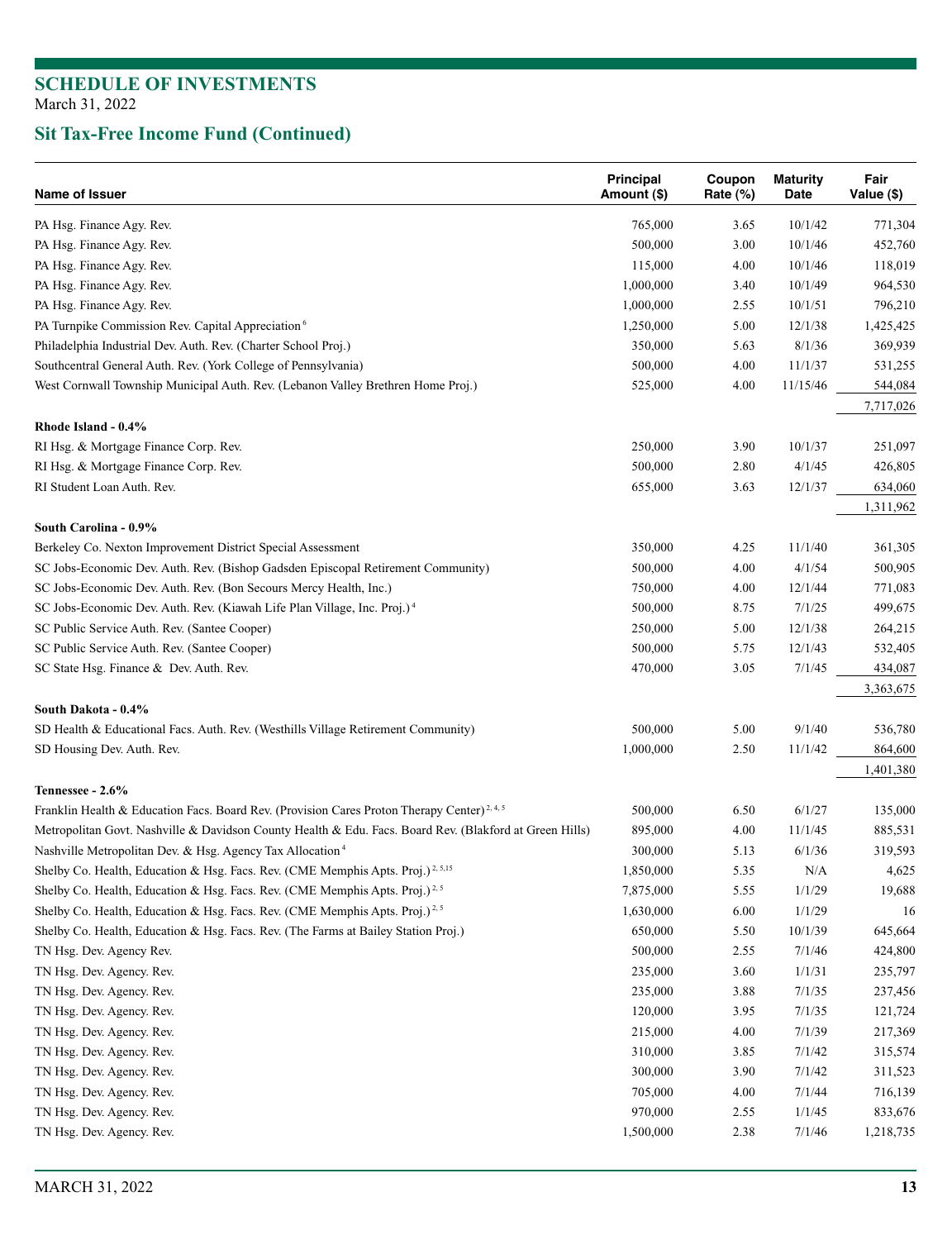| Name of Issuer                                                                                               | Principal<br>Amount (\$) | Coupon<br>Rate $(\%)$ | <b>Maturity</b><br>Date | Fair<br>Value (\$) |
|--------------------------------------------------------------------------------------------------------------|--------------------------|-----------------------|-------------------------|--------------------|
| TN Hsg. Dev. Agency. Rev.                                                                                    | 720,000                  | 3.95                  | 1/1/49                  | 735,134            |
| TN Hsg. Dev. Agency. Rev.                                                                                    | 1,030,000                | 4.05                  | 1/1/49                  | 1,054,741          |
| TN Hsg. Dev. Agency. Rev.                                                                                    | 1,000,000                | 2.50                  | 7/1/51                  | 803,680            |
|                                                                                                              |                          |                       |                         | 9,236,465          |
| Texas - 6.2%                                                                                                 |                          |                       |                         |                    |
| Arlington Higher Education Finance Corp., Education Rev. (Ninos, Inc.)                                       | 350,000                  | 2.38                  | 8/15/51                 | 259,193            |
| Arlington Higher Education Finance Corp., Education Rev. (Pineywoods Community Academy)                      | 750,000                  | 2.38                  | 8/15/51                 | 556,665            |
| Arlington Special Tax (BAM Insured)                                                                          | 350,000                  | 5.00                  | 2/15/41                 | 368,270            |
| Brazos Higher Education Auth., Inc. Rev. (Subordinate Student Loan)                                          | 1,000,000                | 3.00                  | 4/1/40                  | 834,200            |
| Central Texas Regional Mobility Auth. Rev.                                                                   | 500,000                  | 4.00                  | 1/1/45                  | 509,440            |
| Central Texas Regional Mobility Auth. Rev.                                                                   | 500,000                  | 4.00                  | 1/1/50                  | 516,720            |
| Cypress Hill Municipal Utility Dist. No. 1 G.O. (AGM Insured)                                                | 1,000,000                | 4.00                  | 9/1/34                  | 1,009,590          |
| Dallas/Fort Worth International Airport Rev. (JT Improvement)                                                | 500,000                  | 5.25                  | 11/1/37                 | 522,650            |
| Danbury Higher Education Auth. Education Rev. (Golden Rule Schools)                                          | 650,000                  | 5.13                  | 8/15/49                 | 652,190            |
| East Downtown Redevelopment Auth. Tax Rev. (AGM Insured)                                                     | 560,000                  | 3.00                  | 9/1/40                  | 517,602            |
| Edinburg Economic Dev. Corp. Rev.                                                                            | 225,000                  | 3.00                  | 8/15/31                 | 204,428            |
| Edinburg Economic Dev. Corp. Rev.                                                                            | 500,000                  | 3.25                  | 8/15/41                 | 424,975            |
| El Paso Co. Hospital District G.O.                                                                           | 825,000                  | 5.00                  | 8/15/43                 | 856,936            |
| Grand Parkway Transportation Corp. Rev. (Grand Parkway System) (BAM Insured)                                 | 1,000,000                | 3.00                  | 10/1/50                 | 875,370            |
| Harris Co. Cultural Education Facs. Finance Corp. Rev. (Brazos Presbyterian Homes, Inc. Proj.)               | 500,000                  | 5.00                  | 1/1/37                  | 529,950            |
| Houston Higher Education Finance Corp. (Houston Baptist University Proj.)                                    | 500,000                  | 3.38                  | 10/1/37                 | 500,265            |
| Meadowhill Regional Municipal Utility Dist. G.O. (AGM Insured)                                               | 500,000                  | 4.00                  | 10/1/35                 | 505,460            |
| New Hope Cultural Education Fac. Corp. Rev. (Cardinal Bay)                                                   | 260,000                  | 4.00                  | 7/1/23                  | 143,000            |
| New Hope Cultural Education Fac. Corp. Rev. (Cardinal Bay)                                                   | 460,000                  | 4.00                  | 7/1/26                  | 253,000            |
| New Hope Cultural Education Facs. Corp. Rev. (Beta Academy) <sup>4</sup>                                     | 425,000                  | 5.00                  | 8/15/39                 | 432,841            |
| New Hope Cultural Education Facs. Corp. Rev. (Flower Mound Campus Proj.) <sup>9</sup>                        | 495,000                  | 3.75                  | 6/1/28                  | 496,223            |
| New Hope Cultural Education Facs. Corp. Rev. (Flower Mound Campus Proj.) <sup>9</sup>                        | 500,000                  | 4.00                  | 6/1/32                  | 502,060            |
| New Hope Cultural Education Facs. Corp. Rev. (Presbyterian Village North Proj.)                              | 500,000                  | 5.00                  | 10/1/34                 | 515,070            |
| New Hope Cultural Education Facs. Corp. Rev. (Wesleyan Homes, Inc. Proj.)                                    | 250,000                  | 5.50                  | 1/1/35                  | 252,887            |
| New Hope Cultural Education Facs. Finance Corp. Rev. (Buckingham Senior Living Community, Inc.) <sup>1</sup> | 500,000                  | 2.00                  | 11/15/61                | 265,900            |
| New Hope Cultural Education Facs. Finance Corp. Rev. (Presbyterian Village North Proj.)                      | 350,000                  | 5.25                  | 10/1/49                 | 358,694            |
| New Hope Cultural Education Facs. Finance Corp. Rev. (Wesleyan Homes, Inc. Proj.)                            | 750,000                  | 5.00                  | 1/1/55                  | 677,565            |
| New Hope Cultural Education Facs. Finance Corp. Rev. (Westminster Proj.)                                     | 500,000                  | 4.00                  | 11/1/49                 | 505,055            |
| North Central Texas Health Facility Development Corp. (CC Young Memorial Home) <sup>5</sup>                  | 204,000                  | 5.38                  | 2/15/25                 | 140,760            |
| Red River Health Facs. Dev. Corp. Rev. (MRC Crossings Proj.)                                                 | 250,000                  | 7.50                  | 11/15/34                | 284,078            |
| San Antonio Education Facs. Corp. Rev. (Hallmark University Proj.)                                           | 290,000                  | 5.00                  | 10/1/41                 | 283,292            |
| Sugar Land Dev. Corp. Rev. (BAM Insured)                                                                     | 500,000                  | 5.00                  | 2/15/33                 | 513,655            |
| Tarrant Co. Cultural Education Facs. Finance Corp. Rev. (Buckner Retirement Service)                         | 500,000                  | 5.00                  | 11/15/37                | 551,520            |
| Tarrant Co. Cultural Education Facs. Finance Corp. Rev. (Buckner Senior Living Ventana Proj.)                | 50,000                   | 5.63                  | 11/15/24                | 50,045             |
| TX Department of Housing & Community Affairs (GNMA Collateralized)                                           | 380,000                  | 4.13                  | 9/1/38                  | 392,962            |
| TX Department of Housing & Community Affairs (GNMA Collateralized)                                           | 1,095,000                | 3.63                  | 9/1/44                  | 1,109,093          |
| TX Department of Housing & Community Affairs (GNMA Collateralized)                                           | 500,000                  | 3.00                  | 9/1/45                  | 463,570            |
| TX Department of Housing & Community Affairs (GNMA Collateralized)                                           | 985,000                  | 2.50                  | 7/1/51                  | 802,499            |
| TX Department of Housing & Community Affairs (GNMA Collateralized)                                           | 2,500,000                | 3.13                  | 1/1/52                  | 2,242,950          |
| TX Grand Parkway Transportation Corp. Rev. <sup>6</sup>                                                      | 500,000                  | 6.00                  | 10/1/35                 | 549,040            |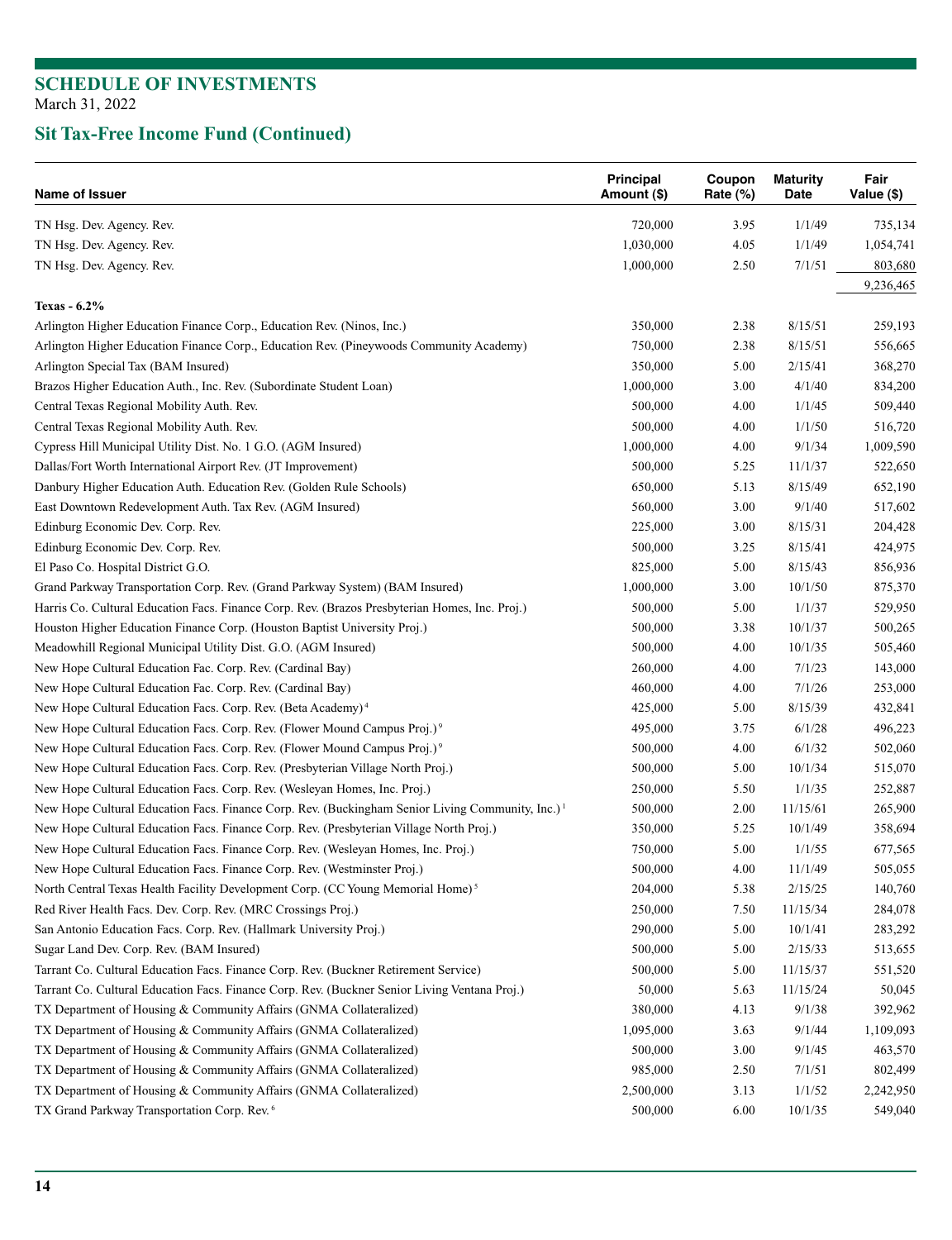| Name of Issuer                                                                            | Principal<br>Amount (\$) | Coupon<br>Rate (%) | <b>Maturity</b><br>Date | Fair<br>Value (\$)   |
|-------------------------------------------------------------------------------------------|--------------------------|--------------------|-------------------------|----------------------|
| TX State Affordable Hsg. Corp. Rev. (Heroes Home Loan Program) (GNMA Collateralized)      | 425,000                  | 4.00               | 3/1/50                  | 430,011              |
|                                                                                           |                          |                    |                         | 21,859,674           |
| Utah - 0.9%                                                                               |                          |                    |                         |                      |
| Black Desert Public Infrastructure District G.O. <sup>4</sup>                             | 500,000                  | 4.00               | 3/1/51                  | 439,245              |
| Military Installation Dev. Auth. Rev.                                                     | 400,000                  | 4.00               | 6/1/41                  | 341,324              |
| Military Installation Dev. Auth. Rev.                                                     | 1,000,000                | 4.00               | 6/1/52                  | 793,490              |
| ROAM Public Infrastructure District No. 1 G.O. <sup>4</sup>                               | 500,000                  | 4.25               | 3/1/51                  | 419,320              |
| UT Charter School Finance Auth. Rev. (Mountain Sunrise Academy) <sup>4</sup>              | 515,000                  | 3.50               | 12/15/31                | 460,951              |
| UT Hsg. Corp. Single Family Mtg. Rev.                                                     | 20,000                   | 5.75               | 1/1/33                  | 20,032               |
| UT Hsg. Corp. Single Family Mtg. Rev.                                                     | 30,000                   | 4.60               | 7/1/34                  | 30,025               |
| UT Hsg. Corp. Single Family Mtg. Rev. (FHA Insured)                                       | 190,000                  | 4.00               | 1/1/36                  | 192,909              |
| West Valley City Municipal Building Auth. Rev. (AGM Insured)                              | 400,000                  | 5.00               | 2/1/39                  | 439,740              |
|                                                                                           |                          |                    |                         | 3,137,036            |
| Vermont - $0.3\%$                                                                         |                          |                    |                         |                      |
| Vermont Economic Dev. Auth. Mtg. Rev. (Wake Robin Corporation Proj.)                      | 500,000                  | 4.00               | 5/1/45                  | 470,490              |
| VT Hsg. Fin. Agy. Rev.                                                                    | 550,000                  | 2.50               | 8/15/41                 | 480,475              |
| VT Hsg. Fin. Agy. Rev. (GNMA/FNMA/FHLMC Collateralized)                                   | 210,000                  | 3.50               | 5/1/38                  | 212,213              |
|                                                                                           |                          |                    |                         | 1,163,178            |
| Virginia - 0.3%                                                                           |                          |                    |                         |                      |
| VA Hsg. Dev. Auth. Rev. (GNMA/FNMA/FHLMC Collateralized)                                  | 500,000                  | 2.45               | 11/1/45                 | 412,200              |
| VA Hsg. Dev. Auth. Rev. (Rental Hsg. Proj.)                                               | 400,000                  | 4.13               | 7/1/33                  | 404,104              |
| VA Hsg. Dev. Auth. Rev. (Rental Hsg. Proj.)                                               | 250,000                  | 3.00               | 3/1/42                  | 232,452              |
| VA Hsg. Dev. Auth. Rev. (Rental Hsg. Proj.)                                               | 200,000                  | 3.25               | 3/1/52                  | 181,516<br>1,230,272 |
| Washington - 2.7%                                                                         |                          |                    |                         |                      |
| Kalispel Tribe of Indians Rev. <sup>4</sup>                                               | 300,000                  | 5.25               | 1/1/38                  | 332,949              |
| King Co. Hsg. Auth. Rev.                                                                  | 1,000,000                | 3.00               | 11/1/39                 | 985,790              |
| King Co. Hsg. Auth. Rev. (Bellevue Manor and Abbey Ridge)                                 | 750,000                  | 3.00               | 8/1/40                  | 696,982              |
| King County Hsg. Auth. Rev.                                                               | 700,000                  | 2.25               | 12/1/41                 | 570,598              |
| Pike Place Market Preservation Dev. Auth. Rev.                                            | 500,000                  | 5.00               | 12/1/40                 | 513,560              |
| Seattle Hsg. Auth. Rev. (Hinoki Apartments Proj.)                                         | 500,000                  | 3.00               | 6/1/52                  | 431,160              |
| Seattle Hsg. Auth. Rev. (Lam Bow Apartments Proj.)                                        | 500,000                  | 2.38               | 6/1/41                  | 425,345              |
| Snohomish Co. Hsg. Auth. Rev.                                                             | 500,000                  | 4.00               | 4/1/44                  | 520,145              |
| Vancouver Hsg. Auth. Rev.                                                                 | 470,000                  | 3.75               | 8/1/34                  | 484,382              |
| Vancouver Hsg. Auth. Rev. (Anthem Park & Columbia Hsg. Proj.)                             | 1,000,000                | 3.00               | 6/1/38                  | 964,630              |
| Vancouver Hsg. Auth. Rev. (Van Vista Plaza Proj.)                                         | 1,000,000                | 3.30               | 12/1/51                 | 965,110              |
| WA Hsg. Fin. Commission Multi Family Mtg. Rev. (Bayview Manor Homes) <sup>4</sup>         | 250,000                  | 5.00               | 7/1/31                  | 258,268              |
| WA Hsg. Fin. Commission Multi Family Mtg. Rev. (Bayview Manor Homes) <sup>4</sup>         | 1,000,000                | 5.00               | 7/1/36                  | 1,026,420            |
| WA Hsg. Fin. Commission Multi Family Mtg. Rev. (Horizon House Proj.) <sup>4</sup>         | 500,000                  | 5.00               | 1/1/38                  | 541,835              |
| WA Hsg. Fin. Commission Multi Family Mtg. Rev. (Transforming Age Proj.) <sup>4</sup>      | 500,000                  | 5.00               | 1/1/44                  | 507,545              |
| WA Hsg. Fin. Commission Multi Family Mtg. Rev. (Wesley Homes Lea Hill Proj.) <sup>4</sup> | 300,000                  | 5.00               | 7/1/36                  | 305,943              |
|                                                                                           |                          |                    |                         | 9,530,662            |
| West Virginia - 0.5%                                                                      |                          |                    |                         |                      |
| WV Hsg. Dev. Fund Rev.                                                                    | 250,000                  | 3.75               | 11/1/32                 | 254,375              |
| WV Hsg. Dev. Fund Rev.                                                                    | 1,005,000                | 2.75               | 11/1/45                 | 888,179              |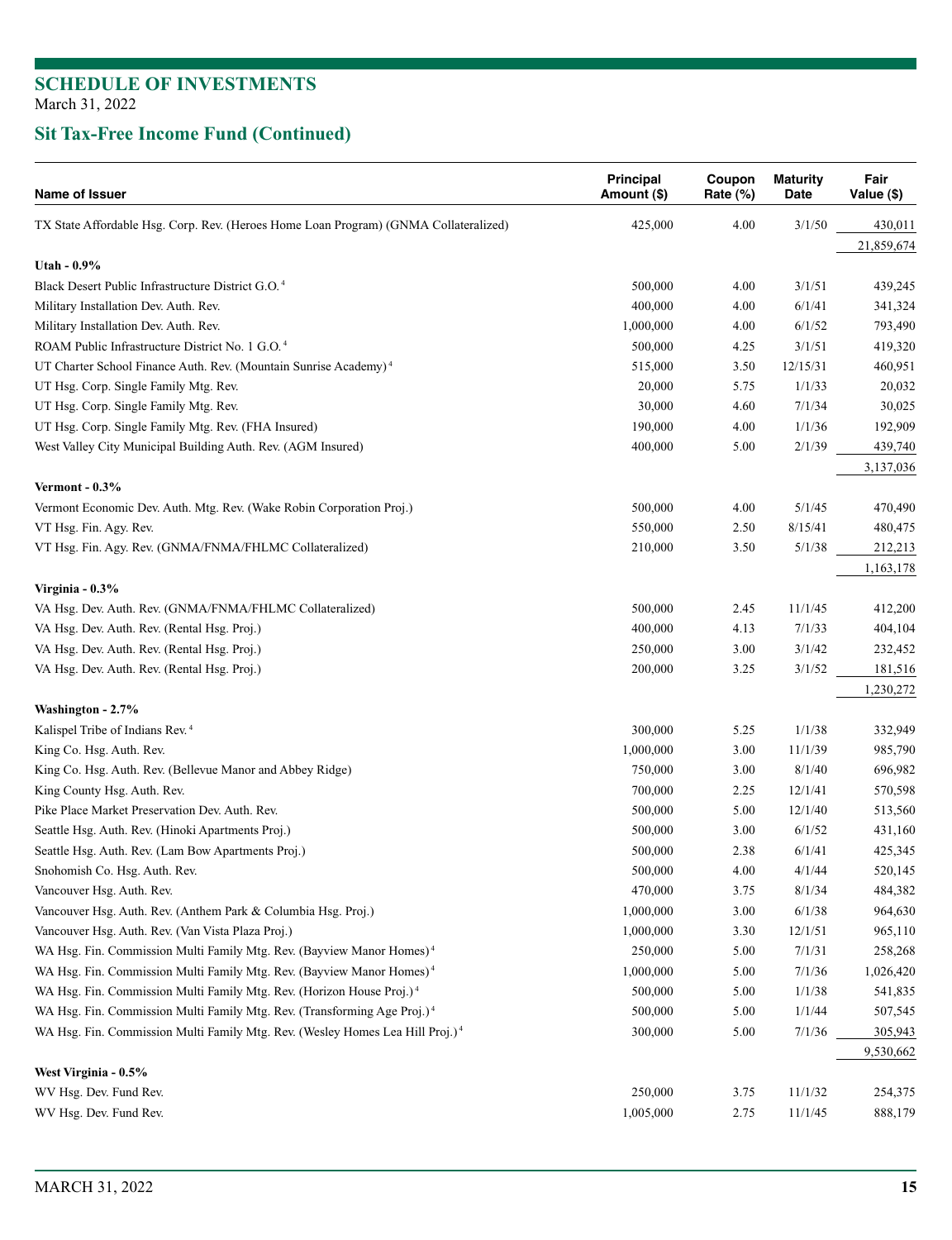| Name of Issuer                                                                           | Principal<br>Amount (\$) | Coupon<br>Rate (%) | <b>Maturity</b><br>Date | Fair<br>Value (\$) |
|------------------------------------------------------------------------------------------|--------------------------|--------------------|-------------------------|--------------------|
| WV Hsg. Dev. Fund Rev.                                                                   | 1,005,000                | 2.50               | 11/1/51                 | 806,442            |
|                                                                                          |                          |                    |                         | 1,948,996          |
| Wisconsin - 4.3%                                                                         |                          |                    |                         |                    |
| Public Finance Auth. Rev. (Appalachian Regional Healthcare System Obligated Group)       | 500,000                  | 4.00               | 7/1/46                  | 505,770            |
| Public Finance Auth. Rev. (Grand Hyatt San Antonio Hotel Acquisition Proj.)              | 500,000                  | 5.00               | 2/1/52                  | 529,000            |
| Public Finance Auth. Rev. (Grand Hyatt San Antonio Hotel Acquisition Proj.) <sup>4</sup> | 500,000                  | 6.00               | 2/1/62                  | 500,000            |
| Public Finance Auth. Rev. (Presbyterian Villages of Michigan) <sup>4</sup>               | 895,000                  | 4.75               | 11/15/53                | 846,026            |
| WI Health & Education Facs. Auth. Rev. (PHW Oconomowoc, Inc. Proj.)                      | 500,000                  | 5.13               | 10/1/48                 | 497,485            |
| WI Health & Education Facs. Auth. Rev. (St. John's Communities, Inc. Proj.)              | 500,000                  | 5.00               | 9/15/45                 | 522,755            |
| WI Health & Educational Facs. Auth. Rev. (Benevolent Corp. Cedar Community)              | 300,000                  | 5.00               | 6/1/37                  | 313,218            |
| WI Health & Educational Facs. Auth. Rev. (Hope Christian Schools)                        | 615,000                  | 3.00               | 12/1/31                 | 561,932            |
| WI Health & Educational Facs. Auth. Rev. (St. Camillus Health System, Inc.)              | 745,000                  | 5.00               | 11/1/27                 | 794,520            |
| WI Health & Educational Facs. Auth. Rev. (St. Camillus Health System, Inc.)              | 350,000                  | 5.00               | 11/1/46                 | 361,795            |
| WI Health & Educational Facs. Auth. Rev. (Three Pillars Senior Living Communities)       | 920,000                  | 5.00               | 8/15/43                 | 960,397            |
| WI Housing & Economic Dev. Auth. Rev.                                                    | 250,000                  | 3.88               | 11/1/35                 | 255,925            |
| WI Housing & Economic Dev. Auth. Rev.                                                    | 560,000                  | 3.90               | 11/1/42                 | 575,058            |
| WI Housing & Economic Dev. Auth. Rev.                                                    | 1,500,000                | 4.15               | 5/1/55                  | 1,537,800          |
| WI Housing & Economic Dev. Auth. Rev.                                                    | 1,500,000                | 2.70               | 11/1/56                 | 1,172,355          |
| WI Housing & Economic Dev. Auth. Rev.                                                    | 500,000                  | 3.38               | 5/1/57                  | 454,705            |
| WI Housing & Economic Dev. Auth. Rev.                                                    | 500,000                  | 2.85               | 11/1/51                 | 409,120            |
| WI Public Finance Auth. Rev. (Carmelite System, Inc.)                                    | 500,000                  | 5.00               | 1/1/45                  | 545,970            |
| WI Public Finance Auth. Rev. (Coral Academy of Science Reno) <sup>4</sup>                | 700,000                  | 5.00               | 6/1/39                  | 732,963            |
| WI Public Finance Auth. Rev. (Delray Beach Radiation Therapy) <sup>4</sup>               | 750,000                  | 6.25               | 11/1/28                 | 711,758            |
|                                                                                          |                          |                    | 1/1/46                  |                    |
| WI Public Finance Auth. Rev. (Lombard Public Facilities Corp.) <sup>2,4,6</sup>          | 16,520                   | 9.00               |                         | 435                |
| WI Public Finance Auth. Rev. (Lombard Public Facilities Corp.) <sup>2,4,6</sup>          | 16,287                   | 9.00               | 1/1/47                  | 406                |
| WI Public Finance Auth. Rev. (Lombard Public Facilities Corp.) <sup>2,4,6</sup>          | 447                      | 12.00              | 1/1/47                  | 11                 |
| WI Public Finance Auth. Rev. (Lombard Public Facilities Corp.) <sup>2,4,6</sup>          | 16,171                   | 9.00               | 1/1/48                  | 391                |
| WI Public Finance Auth. Rev. (Lombard Public Facilities Corp.) <sup>2,4,6</sup>          | 390                      | 12.00              | 1/1/48                  | 9                  |
| WI Public Finance Auth. Rev. (Lombard Public Facilities Corp.) <sup>2,4,6</sup>          | 16,055                   | 9.00               | 1/1/49                  | 374                |
| WI Public Finance Auth. Rev. (Lombard Public Facilities Corp.) <sup>2,4,6</sup>          | 384                      | 11.00              | 1/1/49                  | 9                  |
| WI Public Finance Auth. Rev. (Lombard Public Facilities Corp.) <sup>2,4,6</sup>          | 15,822                   | 9.00               | 1/1/50                  | 349                |
| WI Public Finance Auth. Rev. (Lombard Public Facilities Corp.) <sup>2,4,6</sup>          | 372                      | 11.00              | 1/1/50                  | 8                  |
| WI Public Finance Auth. Rev. (Lombard Public Facilities Corp.) <sup>2,4,6</sup>          | 17,334                   | 9.00               | 1/1/51                  | 370                |
| WI Public Finance Auth. Rev. (Lombard Public Facilities Corp.) <sup>2,4,6</sup>          | 365                      | 11.00              | 1/1/51                  | 8                  |
| WI Public Finance Auth. Rev. (Lombard Public Facilities Corp.) <sup>1,2,4,5</sup>        | 446,246                  | 3.75               | 7/1/51                  | 244,913            |
| WI Public Finance Auth. Rev. (Lombard Public Facilities Corp.) <sup>2, 4, 6</sup>        | 17,218                   | 9.00               | 1/1/52                  | 349                |
| WI Public Finance Auth. Rev. (Lombard Public Facilities Corp.) <sup>2, 4, 6</sup>        | 475                      | 10.00              | 1/1/52                  | 10                 |
| WI Public Finance Auth. Rev. (Lombard Public Facilities Corp.) <sup>2,4,6</sup>          | 16,985                   | 9.00               | 1/1/53                  | 333                |
| WI Public Finance Auth. Rev. (Lombard Public Facilities Corp.) <sup>2, 4, 6</sup>        | 469                      | 10.00              | 1/1/53                  | 9                  |
| WI Public Finance Auth. Rev. (Lombard Public Facilities Corp.) <sup>2,4,6</sup>          | 16,869                   | 9.00               | 1/1/54                  | 317                |
| WI Public Finance Auth. Rev. (Lombard Public Facilities Corp.) <sup>2,4,6</sup>          | 453                      | 10.00              | 1/1/54                  | 9                  |
| WI Public Finance Auth. Rev. (Lombard Public Facilities Corp.) <sup>2,4,6</sup>          | 444                      | 9.00               | 1/1/55                  | 8                  |
| WI Public Finance Auth. Rev. (Lombard Public Facilities Corp.) <sup>2,4,6</sup>          | 16,636                   | 9.00               | 1/1/55                  | 302                |
| WI Public Finance Auth. Rev. (Lombard Public Facilities Corp.) <sup>2,4,6</sup>          | 16,404                   | 9.00               | 1/1/56                  | 289                |
| WI Public Finance Auth. Rev. (Lombard Public Facilities Corp.) <sup>2,4,6</sup>          | 434                      | 9.00               | 1/1/56                  | 8                  |
| WI Public Finance Auth. Rev. (Lombard Public Facilities Corp.) <sup>2,4,5</sup>          | 23,656                   | 5.50               | 7/1/56                  | 15,228             |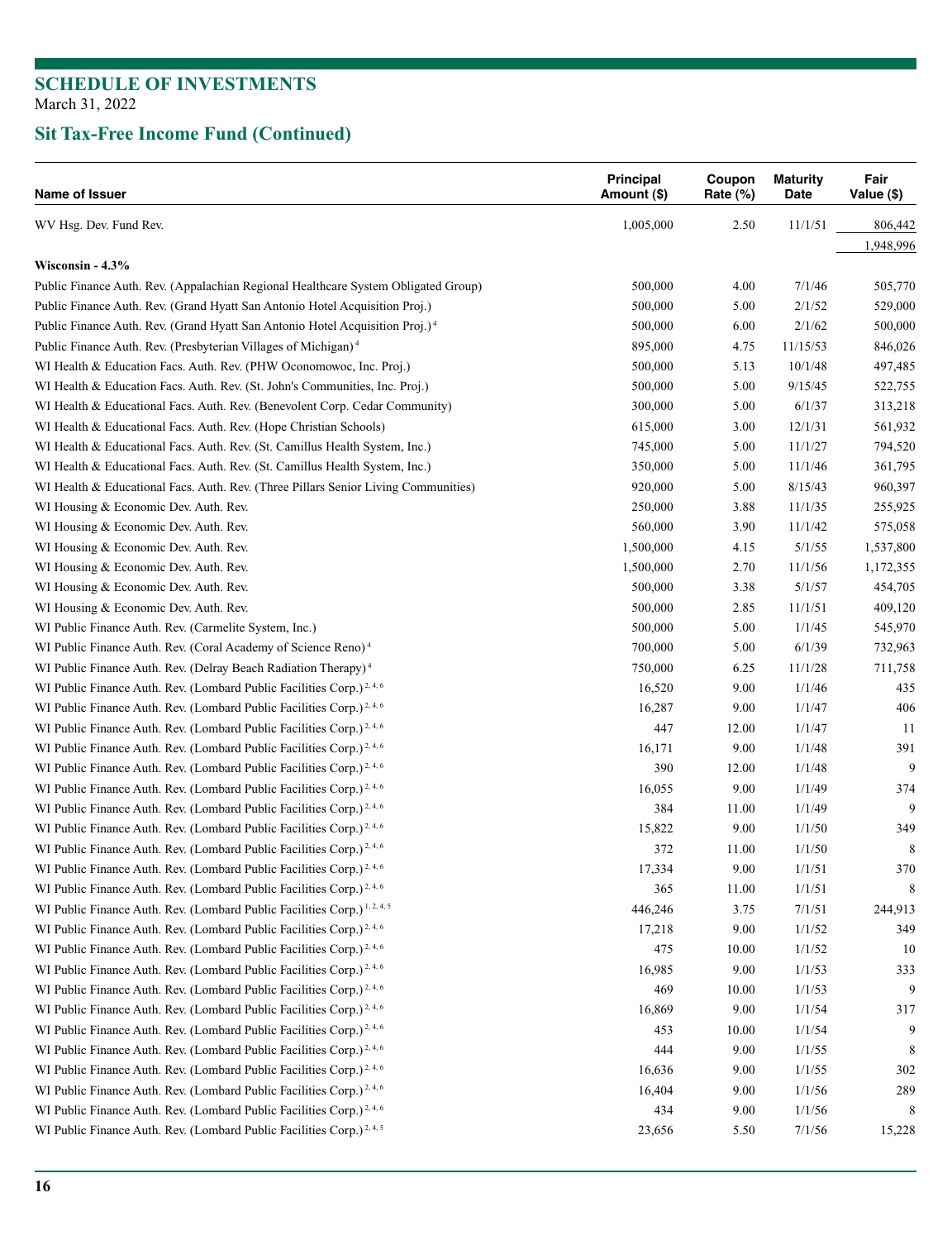| Name of Issuer                                                                       | <b>Principal</b><br>Amount (\$) | Coupon<br>Rate $(\%)$ | <b>Maturity</b><br>Date | Fair<br>Value (\$) |
|--------------------------------------------------------------------------------------|---------------------------------|-----------------------|-------------------------|--------------------|
| WI Public Finance Auth. Rev. (Lombard Public Facilities Corp.) <sup>2,4,6</sup>      | 481                             | 9.00                  | 1/1/57                  | 8                  |
| WI Public Finance Auth. Rev. (Lombard Public Facilities Corp.) <sup>2,4,6</sup>      | 16,287                          | 9.00                  | 1/1/57                  | 275                |
| WI Public Finance Auth. Rev. (Lombard Public Facilities Corp.) <sup>2,4,6</sup>      | 16,055                          | 9.00                  | 1/1/58                  | 261                |
| WI Public Finance Auth. Rev. (Lombard Public Facilities Corp.) <sup>2,4,6</sup>      | 469                             | 9.00                  | 1/1/58                  | 8                  |
| WI Public Finance Auth. Rev. (Lombard Public Facilities Corp.) <sup>2,4,6</sup>      | 15,938                          | 9.00                  | 1/1/59                  | 251                |
| WI Public Finance Auth. Rev. (Lombard Public Facilities Corp.) <sup>2,4,6</sup>      | 456                             | 9.00                  | 1/1/59                  | $\tau$             |
| WI Public Finance Auth. Rev. (Lombard Public Facilities Corp.) <sup>2, 4, 6</sup>    | 447                             | 8.00                  | 1/1/60                  | $\overline{7}$     |
| WI Public Finance Auth. Rev. (Lombard Public Facilities Corp.) <sup>2,4,6</sup>      | 15,822                          | 9.00                  | 1/1/60                  | 238                |
| WI Public Finance Auth. Rev. (Lombard Public Facilities Corp.) <sup>2,4,6</sup>      | 440                             | 8.00                  | 1/1/61                  | 6                  |
| WI Public Finance Auth. Rev. (Lombard Public Facilities Corp.) <sup>2,4,6</sup>      | 15,589                          | 9.00                  | 1/1/61                  | 225                |
| WI Public Finance Auth. Rev. (Lombard Public Facilities Corp.) <sup>2, 4, 6</sup>    | 428                             | 8.00                  | 1/1/62                  | 6                  |
| WI Public Finance Auth. Rev. (Lombard Public Facilities Corp.) <sup>2,4,6</sup>      | 15,473                          | 9.00                  | 1/1/62                  | 215                |
| WI Public Finance Auth. Rev. (Lombard Public Facilities Corp.) <sup>2, 4, 6</sup>    | 419                             | 8.00                  | 1/1/63                  | 6                  |
| WI Public Finance Auth. Rev. (Lombard Public Facilities Corp.) <sup>2,4,6</sup>      | 15,240                          | 9.00                  | 1/1/63                  | 205                |
| WI Public Finance Auth. Rev. (Lombard Public Facilities Corp.) <sup>2,4,6</sup>      | 409                             | 8.00                  | 1/1/64                  | 5                  |
| WI Public Finance Auth. Rev. (Lombard Public Facilities Corp.) <sup>2, 4, 6</sup>    | 15,124                          | 9.00                  | 1/1/64                  | 197                |
| WI Public Finance Auth. Rev. (Lombard Public Facilities Corp.) <sup>2,4,6</sup>      | 403                             | 7.00                  | 1/1/65                  | 5                  |
| WI Public Finance Auth. Rev. (Lombard Public Facilities Corp.) <sup>2, 4, 6</sup>    | 15,008                          | 9.00                  | 1/1/65                  | 187                |
| WI Public Finance Auth. Rev. (Lombard Public Facilities Corp.) <sup>2,4,6</sup>      | 434                             | 7.00                  | 1/1/66                  | 5                  |
| WI Public Finance Auth. Rev. (Lombard Public Facilities Corp.) <sup>2,4,6</sup>      | 14,775                          | 9.00                  | 1/1/66                  | 173                |
| WI Public Finance Auth. Rev. (Lombard Public Facilities Corp.) <sup>2,4,6</sup>      | 5,235                           | 5.00                  | 1/1/67                  | 56                 |
| WI Public Finance Auth. Rev. (Lombard Public Facilities Corp.) <sup>2, 4, 6</sup>    | 192,429                         | 9.00                  | 1/1/67                  | 2,072              |
| WI Public Finance Auth. Rev. (MD Proton Treatment Center) <sup>4</sup>               | 500,000                         | 6.13                  | 1/1/33                  | 307,500            |
| WI Public Finance Auth. Rev. (MN College of Osteopathic Medicine) <sup>2, 4, 5</sup> | 7,608                           | 5.50                  | 12/1/48                 | 3,804              |
| WI Public Finance Auth. Rev. (North Carolina Leadership Academy) <sup>4</sup>        | 410,000                         | 5.00                  | 6/15/39                 | 429,061            |
| WI Public Finance Auth. Rev. (Roseman University Health Sciences)                    | 135,000                         | 5.00                  | 4/1/25                  | 139,896            |
| WI Public Finance Auth. Rev. (Roseman University Health Sciences)                    | 500,000                         | 5.50                  | 4/1/32                  | 500,000            |
| WI Public Finance Auth. Rev. (Searstone CCRC Project)                                | 750,000                         | 3.00                  | 6/1/28                  | 707,033            |
| WI Public Finance Auth. Rev. (Southminster) <sup>4</sup>                             | 250,000                         | 5.00                  | 10/1/43                 | 260,108            |
|                                                                                      |                                 |                       |                         | 15,404,517         |
| Wyoming $-0.1\%$                                                                     |                                 |                       |                         |                    |
| WY Community Dev. Auth. Rev.                                                         | 280,000                         | 4.05                  | 12/1/38                 | 280,490            |
| <b>Total Municipal Bonds</b><br>(Cost: \$353,712,245)                                |                                 |                       |                         | 323,151,497        |
|                                                                                      | Quantity                        |                       |                         |                    |

| <b>Investment Companies - 4.8%</b>                    |        |           |
|-------------------------------------------------------|--------|-----------|
| BlackRock Long-Term Municipal Advantage Trust (BTA)   | 50,383 | 590,489   |
| BlackRock MuniHoldings Fund, Inc. (MHD)               | 81.102 | 1,154,081 |
| BlackRock MuniHoldings Investment Quality Fund (MFL)  | 85,398 | 1,046,980 |
| BlackRock MuniHoldings Quality Fund II, Inc. (MUE)    | 57,814 | 698.971   |
| BlackRock MuniYield Michigan Quality Fund, Inc. (MIY) | 21,538 | 275,902   |
| BlackRock MuniYield Quality Fund III, Inc. (MYI)      | 71,171 | 893,196   |
| BlackRock MuniYield Quality Fund, Inc. (MQY)          | 24,512 | 338,020   |
| BNY Mellon Strategic Municipal Bond Fund, Inc. (DSM)  | 32,500 | 229,775   |
| DWS Municipal Income Trust (KTF)                      | 93,236 | 970,587   |
|                                                       |        |           |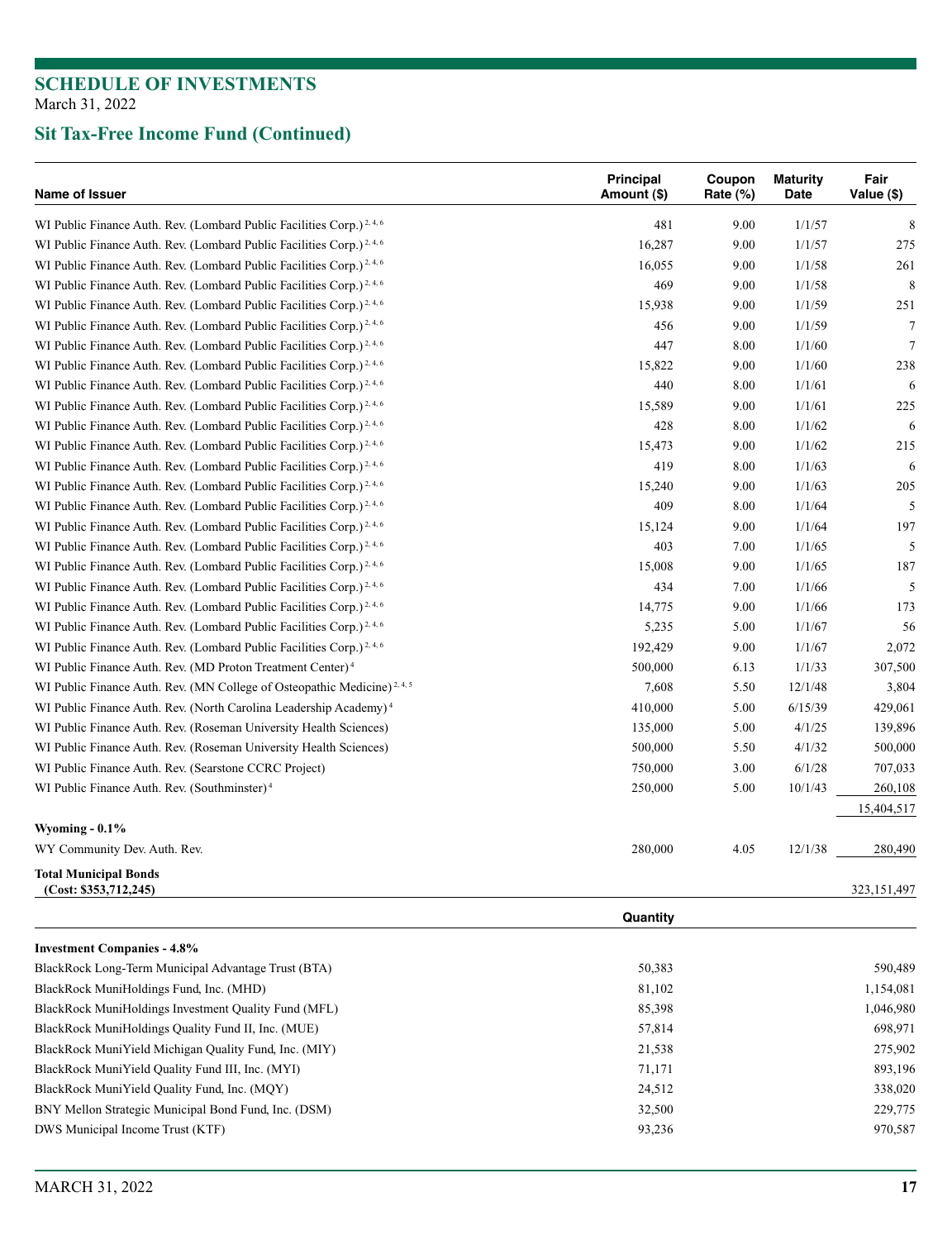#### **Sit Tax-Free Income Fund (Continued)**

| Name of Issuer                                                   | Quantity | Fair<br>Value (\$) |
|------------------------------------------------------------------|----------|--------------------|
| DWS Strategic Municipal Income Trust (KSM)                       | 29.351   | 303,489            |
| Eaton Vance Municipal Bond Fund (EIM)                            | 5,360    | 61,640             |
| Invesco Advantage Municipal Income Trust II (VKI)                | 111,341  | 1,164,627          |
| Invesco Municipal Opportunity Trust (VMO)                        | 67,520   | 773,104            |
| Invesco Municipal Trust (VKQ)                                    | 76,872   | 884,797            |
| Invesco Pennsylvania Value Municipal Income Trust (VPV)          | 31,500   | 367,920            |
| Invesco Quality Municipal Income Trust (IQI)                     | 91,114   | 1,032,322          |
| Invesco Trust for Investment Grade Municipals (VGM)              | 66,847   | 776,762            |
| Invesco Value Municipal Income Trust (IIM)                       | 45,799   | 638,438            |
| Nuveen AMT-Free Municipal Credit Income Fund (NVG)               | 20,000   | 295,800            |
| Nuveen AMT-Free Quality Municipal Income Fund (NEA)              | 168,972  | 2,220,292          |
| Nuveen Pennsylvania Quality Municipal Income Fund (NQP)          | 5,000    | 67,500             |
| Nuveen Quality Municipal Income Fund (NAD)                       | 163,973  | 2,190,679          |
| <b>Total Investment Companies</b><br>(cost: \$18,125,939)        |          | 16,975,371         |
| Total Investments in Securities - 96.0%<br>(cost: \$371,838,184) |          | 340,126,868        |
| Other Assets and Liabilities, net - 4.0%                         |          | 14,286,495         |
| Total Net Assets - 100.0%                                        |          | \$354,413,363      |
|                                                                  |          |                    |

Variable rate security. Rate disclosed is as of March 31, 2022. Certain variable rate securities are not based on a published reference rate and spread but are determined by the issuer or agent and are based on current market conditions, or, for mortgage-backed securities, are impacted by the individual

mortgages which are paying off over time. These securities do not indicate a reference rate and spread in their descriptions.<br>Security considered illiquid by the Investment Adviser. The total value of such securities as of

net assets.<br>144A Restricted Security. The total value of such securities as of March 31, 2022 was \$35,416,626 and represented 10.0% of net assets. These securities<br>have been determined to be liquid by the Adviser in accord

The issuer is in default of interest or principal payments, or other debt covenants. Income is not being accrued. The total value of such securities as of

March 31, 2022 was \$2,623,937 and represented 0.7% of net assets.<br>Zero coupon or convertible capital appreciation bond, for which the rate disclosed is either the effective yield on purchase date or the coupon rate to be paid upon conversion to coupon paying.<br>Municipal Lease Security. The total value of such securities as of March 31, 2022 was \$5,384,025 and represented 1.5% of net assets. These securities

have been determined to be liquid by the Adviser in accordance with guidelines established by the Board of Directors.<br><sup>14</sup> Step Coupon: A bond that pays a coupon rate that increases on a specified date(s). Rate disclosed i

<sup>15</sup> Securities with a "N/A" maturity date have passed their stated maturity date and have pending restructuring arrangements.

Numeric footnotes not disclosed are not applicable to this Schedule of Investments*.*

Short futures contracts outstanding as of March 31, 2022 were as follows:

| <b>Type</b>             | Contracts | <b>Expiration</b><br>Date | <b>Notional</b><br>Amount (\$) | <b>Unrealized</b><br>Appreciation<br>(Depreciation) (\$) |
|-------------------------|-----------|---------------------------|--------------------------------|----------------------------------------------------------|
| Short Futures: 10       |           |                           |                                |                                                          |
| U.S. Treasury Long Bond | 70        | June 2022                 | (10, 504, 375)                 | 277,885                                                  |
| U.S. Treasury 2-Year    | 100       | June 2022                 | (21, 192, 188)                 | 253,182                                                  |
| U.S. Treasury 5-Year    | 211       | June 2022                 | (24, 199, 062)                 | 573,793                                                  |
| U.S. Treasury 10-Year   | 189       | June 2022                 | (23, 223, 375)                 | 624,394                                                  |
|                         |           |                           |                                | 1,729,254                                                |

**Value/**

<sup>10</sup> The amount of \$3,000,000 in cash was segregated with the broker to cover margin requirements for derivative transactions as of March 31, 2022.